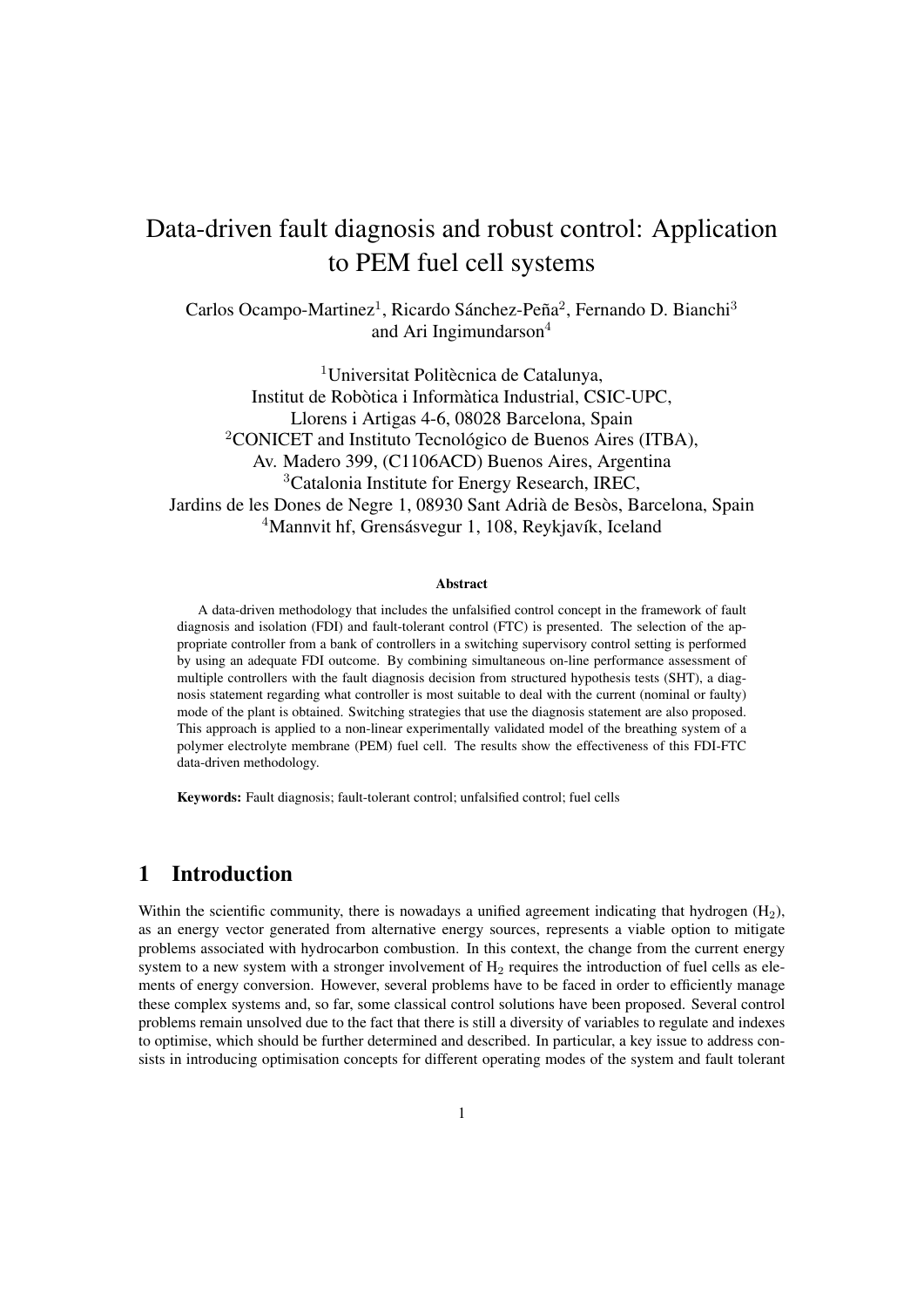control strategies capable to cope with non-linear uncertain behaviours. This is an unexplored area in the automation of polymer electrolyte membrane (PEM) fuel cells — PEMFC — and requires tailored solutions based on advanced control strategies.

An important aspect when controlling real systems in general is concerned with the occurrence of component faults and their influence over the whole system performance. In fact, faults and model/sensor /actuator uncertainty might play similar roles, then the distinction among them gives rise to concep-tual differences between active<sup>[1](#page-0-0)</sup> and passive<sup>[2](#page-0-0)</sup> fault-tolerant control (FTC) design approaches [\[1\]](#page-14-0). In the framework of fuel cells and assuming an active FTC architecture, several approaches for fault detection and isolation (FDI) have been proposed. Model-based FDI for PEMFC systems based on consistency relations for the detection and isolation of predefined faults has been proposed in [\[2\]](#page-15-0), while in [\[3\]](#page-15-1), a comparison of both model-based and data-driven fault detection methods for fuel cells is addressed. The work in [\[4\]](#page-15-2) proposes a methodology to use the electrical model for fuel cell system diagnosis, while in [\[5\]](#page-15-3), a fault diagnosis and accommodation system based on fuzzy logic has been developed as an effective complement for a closed-loop scheme. Regarding FTC, Feroldi [\[6\]](#page-15-4) proposes an MPC scheme for adding fault tolerance capabilities to a two-actuator PEMFC system.

An important research trend in adaptive control is focusing on the use of multi-model techniques and switching supervisory control, where a bank of controllers is designed and a decision block decides which controller is most suitable at each moment to achieve the performance specifications according to the measurements of the plant; see, e.g., [\[7,](#page-15-5) [8,](#page-15-6) [9,](#page-15-7) [10\]](#page-15-8), among others. A conceptually suitable technique to implement a decision block is by means of unfalsified control (UC), see [\[11\]](#page-15-9), since it is able to discard large number of controllers from a given set without inserting them into the feedback loop. The use of UC for fault tolerance was previously presented in [\[12\]](#page-15-10), but not many application papers have been presented regarding UC and its use for FTC [\[13,](#page-15-11) [14\]](#page-15-12). Notice that UC aims at excluding controllers according to their closed-loop performance. Alternative approaches reported in [\[15,](#page-15-13) [16\]](#page-15-14) performs model (in)validation by introducing the *model falsification concept*, acting as the *dual* of the UC approach. The main difference between these techniques relies on the way the fault is determined and used: while the model falsification finds the model that matches the fault situation by using *set-valued observers*, UC seeks the best closedloop performance by testing several pre-computed controllers.

The objective of this work is to integrate the use of robust data-driven controllers, in particular those based on the UC approach, to achieve fault tolerance within the framework of the *structured hypothesis tests* (SHTs) proposed by [\[17\]](#page-15-15) for PEMFC-based systems. Figure [1](#page-2-0) shows how FDI and FTC blocks can be integrated and consolidated in a single UC-based block, which combines tasks of both supervision and execution levels to be made almost simultaneously. At heart, UC is a learning mechanism that allows efficient, simultaneous and fast exclusion of unsuitable controllers from a previously defined set of controllers without the use of models. The only online evaluation (instead of diagnosis) is based on the ultimate goal of any practical control system: *performance*, and on real-time input/output data streams from the PEMFC sensors.

The FDI-FTC architecture integrating UC is implemented in a switching supervisory controller setting by the creation of a bank of controllers. This allows the construction of the FTC system in a modular fashion, where controllers are added to the bank to handle specified/unspecified faults or covering/rejecting system disturbance effects. This framework was presented in a previous work by two of the authors for fuel cell systems [\[18\]](#page-15-16), being also applicable to a wide range of FTC problems. In addition, an implementation of the UC approach has been also reported by three of the authors but considering the UC as the supervisory controller and testing its fault tolerance capabilities [\[19\]](#page-16-0). Here the UC is integrated into the FDI-FTC topology, which makes this paper the evolution of the work in [\[19\]](#page-16-0) into the fault-tolerant

<sup>&</sup>lt;sup>1</sup> Active FTC strategies aim at adapting the control loop based on the information provided by a fault diagnosis and isolation (FDI) module within the fault-tolerant architecture.

<sup>&</sup>lt;sup>2</sup>In passive FTC strategies, a single-control law is used in both faultless and faulty operation, assuming a certain degree of performance degradation.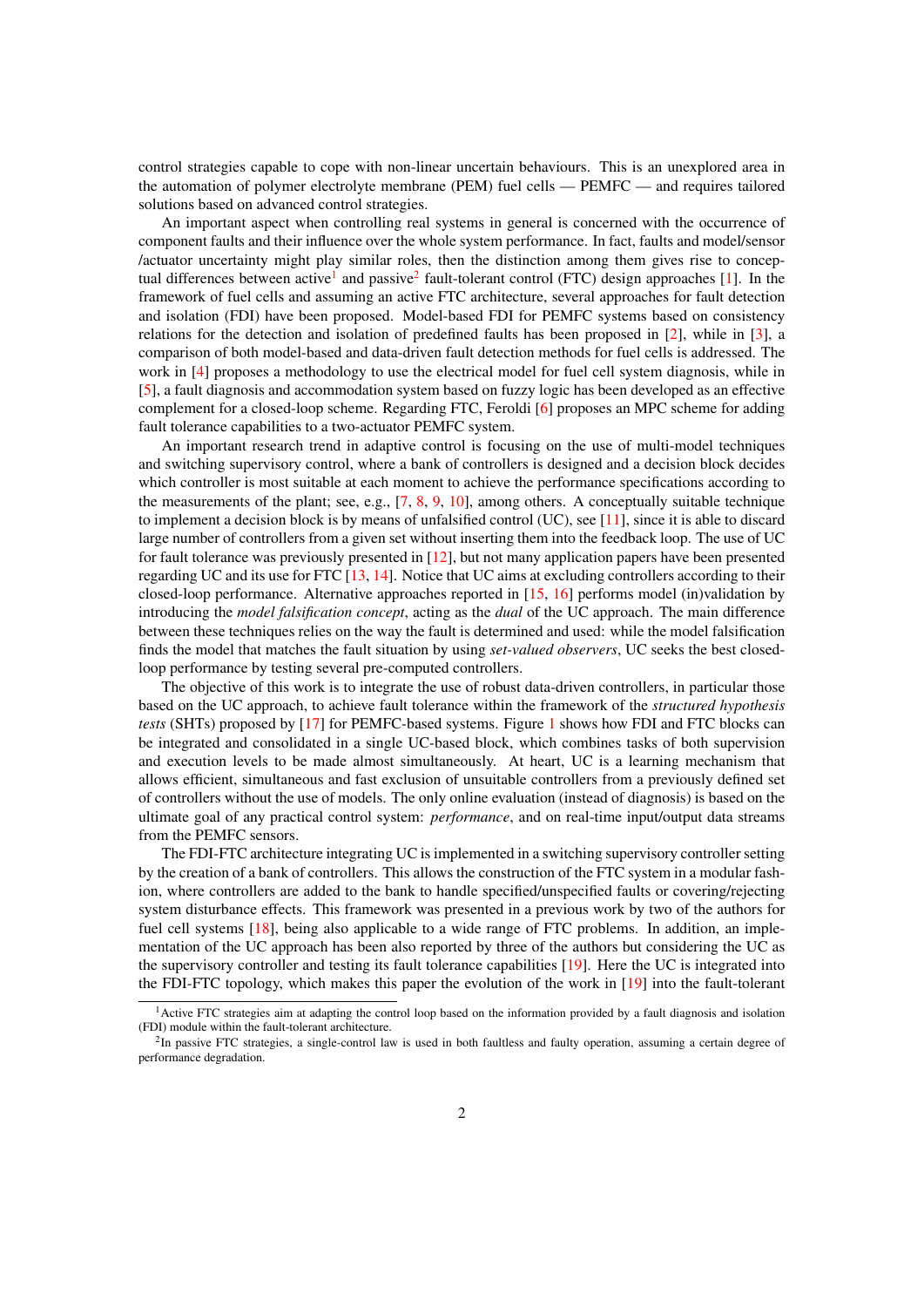

<span id="page-2-0"></span>Figure 1: General FDI-FTC architecture in PEMFC.

framework.

The remainder of the paper is organized as follows. In Section [2,](#page-2-1) the UC and the hypothesis testing backgrounds are presented. Sections [3](#page-5-0) and [4](#page-7-0) introduce the main results, which combine the SHT and the diagnosis and control strategies. These are combined in an algorithm presented in Section [5.](#page-8-0) The case study description and the main simulation results on the experimentally validated simulator are presented and discussed in Section [6.](#page-9-0) Finally, the most relevant conclusions are drawn in Section [7.](#page-14-1)

## <span id="page-2-1"></span>2 Background

## 2.1 The Unfalsified Control Concept

The UC core is based on ideas from Popper [\[20\]](#page-16-1) about the philosophy of science. Learning (i.e., singling out the appropriate controller) is achieved by using experimental data to falsify hypotheses. Basically, UC is a selection algorithm that seeks the best controller K from a predefined set  $K$  at each time instant, in a general feedback configuration. The controller selection relies on evaluating the closed loop performance achieved by each  $K \in \mathcal{K}$  from the input-output data.

UC consists in testing the intersection of three sets. The behaviour of the system up to the current time is given by the time data records of the reference  $r$ , the input  $u$  and the output  $y$  (see Figure [1\)](#page-2-0). This measurement information gives a partial knowledge about the plant and is represented by the set  $P_{data}$ , which is the set of triples  $(r, y, u)$  consistent with past measurements of  $(u, y)$ . A controller  $K_i \in \mathcal{K}$ defines another set

$$
\mathbf{K}_i \stackrel{\triangle}{=} \{(r, y, u), \mid u = K_i(r, y)\},
$$

which represents the behaviour of such a controller  $K_i$ . Finally, the performance specifications can also be expressed as a set  $T_{spec}$  in the triple  $(r, y, u)$ , e.g.,

$$
\mathbf{T}_{spec} \stackrel{\triangle}{=} \{(r, y, u), \mid V(r, u, y) < \eta\},
$$

where  $V(\cdot)$  is a cost function and  $\eta > 0$ .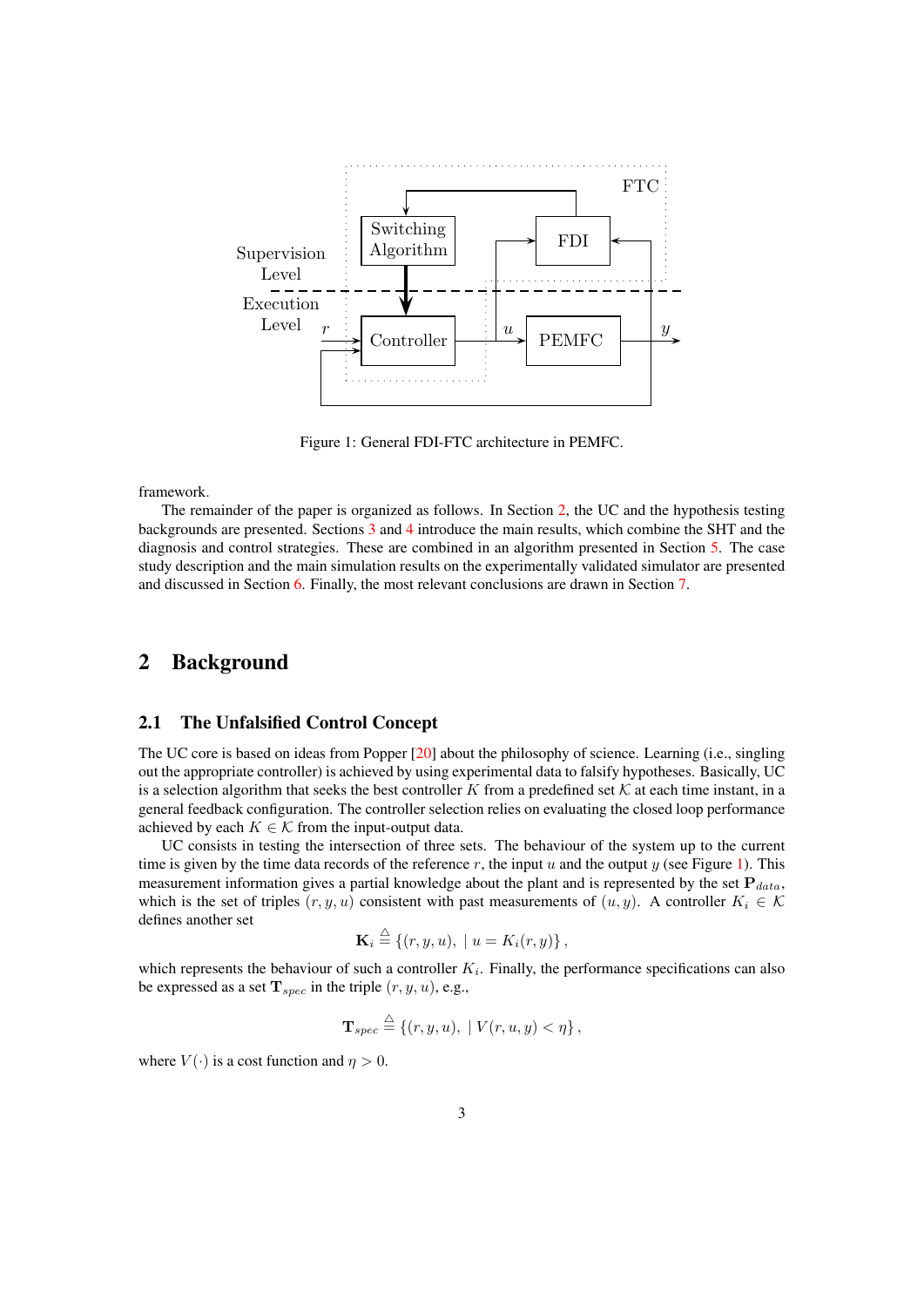With the previous definitions, a controller is said to be *falsified* by measurement information  $P_{data}$ if this information is sufficient to deduce that the performance specification  $(r, y, u) \in$ **T**<sub>spec</sub> would be violated if that controller would be in the feedback loop. Otherwise the controller is said to be *unfalsified*. That is, a controller  $K_i$  is unfalsified if the statement

<span id="page-3-1"></span>
$$
\mathbf{P}_{data} \cap \mathbf{K}_i \cap \mathbf{T}_{spec} \neq \emptyset \tag{1}
$$

holds. This implies that the controller is falsified if there is no triple  $(r, y, u)$  consistent with the past measures and the control mapping  $K_i$  fulfilling the performance specification established by  $T_{spec}$ .

One of the main advantages of the UC formulation is that the set  $P_{data} \cap K_i$  can be characterized even though the controller  $K_i$  does not integrate the feedback loop. When the controller is causally left invertible<sup>[3](#page-0-0)</sup> in terms of r given u and y and when the performance specifications depend only on behaviours measured at observation instances, a *fictitious reference* signal  $r_f$  can be calculated as follows

$$
r_{f,i} = y + K_i^{-1} u,
$$

where, in this context,  $K_i^{-1}$  denotes the inverse mapping, producing the input of the controller corresponding to the measured system input  $u$ . This fictitious reference signal is the signal that would have generated the data  $P_{data}$  if controller  $K_i$  would have been placed in the closed loop.

<span id="page-3-0"></span>With  $r_{f,i}$  associated to the controller  $K_i$ , the performance specification set  $\mathbf{T}_{spec}^i$  is given by a cost function

$$
V(r_{f,i}, u, y, t) = \max_{\tau \le t} \frac{||W_e \times (r_{f,i} - y)||^2_\tau + ||W_u \times u||^2_\tau}{||r_{f,i}||^2_\tau + \alpha},\tag{2}
$$

where  $\alpha \in \mathbb{R}_{>0}$  is a small constant to avoid numerical problems when  $r_{f,i}$  is close to zero and  $W_e$  and  $W_u$  are weights related to the error  $e \triangleq r_{f,i} - y$ , and the control signal, respectively. The selection of these weights is done in a similar way than in mixed-sensitivity optimal control, i.e., penalising certain frequency content of the signals in order to reach a trade-off between tracking and control effort. In particular, the weight  $W_e$  penalises the tracking error in low frequencies and  $W_u$  penalises the control signal in high frequencies. Moreover, the notation  $||x(t)||_{\tau} = \sqrt{\int_0^{\tau} x(t)^T x(t)dt}$  denotes the truncated  $L_2$ -*norm* of a signal  $x(t)$  and  $*$  is the convolution operator.

In addition, UC theory requires a *detectable* cost function in order for the system to be stable, see page 20, Remark 2.2 in [\[21\]](#page-16-2). This cost function and the set of controllers guarantee that instabilities will be detected even though the physical system is initially unknown. The proposed cost function in [\(2\)](#page-3-0) has this property.

Being  $K_j$  the controller active at the present time and  $M + 1$  the total number of controllers in the bank, the controller to be inserted in the loop in the next sampling time that satisfies [\(1\)](#page-3-1) can be tested online following Algorithm [1.](#page-4-0) In this context,  $M$  denotes the cardinality of a set of controllers designed for facing faulty behavioural modes.

### 2.2 Problem Definition

The design of an active FTC architecture implies the suitable functioning of an FDI module. This section deals with the way FDI is achieved, taking into account performance features related to the closed-loop PEMFC system. For this purpose, the SHT framework for fault diagnosis presented in [\[17\]](#page-15-15) and further developed in [\[22\]](#page-16-3) is adopted. As pointed out in the Introduction, this framework has many advantages that make it interesting for FTC. Within this framework, this paper shows how the UC copes with the

<sup>&</sup>lt;sup>3</sup>This assumption can be avoided by using matrix fraction descriptions, as indicated in Section 2.4. of [\[21\]](#page-16-2).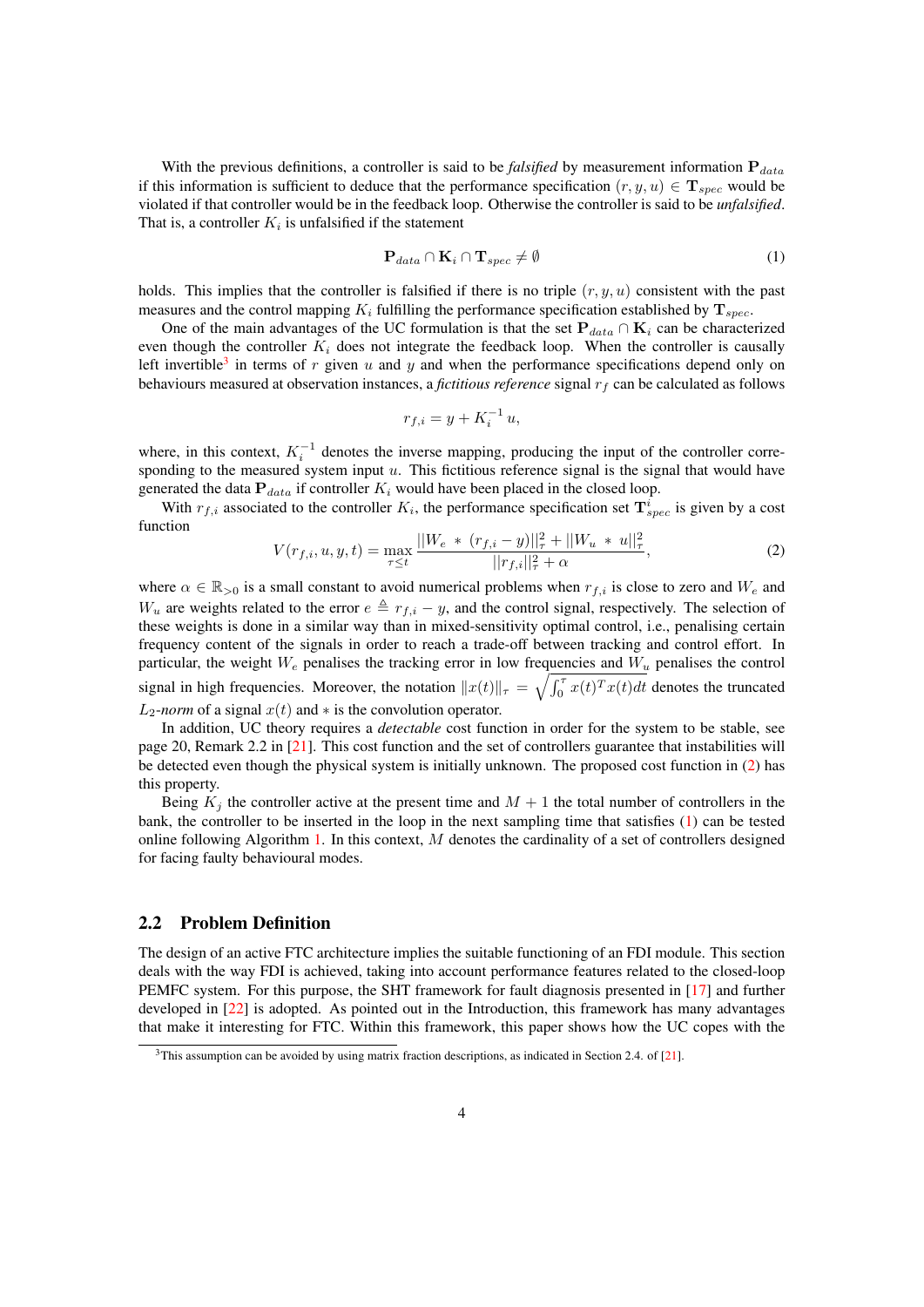Algorithm 1 UC Controller Computation

<span id="page-4-0"></span>1: for  $i = 0$  to  $M$  do 2: compute  $r_{f,i} = y + K_i^{-1}(u, y)$ 3: compute  $V(r_{f,i}, u, y)$ 4: end for 5: set  $\hat{i} \leftarrow \arg \min_i V(r_{f,i}, u, y)$ 6: **if**  $V(r_{f,\hat{i}}, u, y) \leq V(r_{f,j}, u, y) + \eta$  **then** 7: set  $K_j \leftarrow K_i$ 8: else 9: set  $K_i \leftarrow K_j$ 10: end if

closed-loop performance in the form of hypothesis sub-statement. For the purpose of brevity, several simplifications of the framework are made and only subtle issues are omitted.

Remark 1 *SHT may be seen as a generalization of the well known structured residual method in fault detection and isolation discussed in [\[23\]](#page-16-4). It has the additional advantage of being theoretically grounded in classical hypothesis testing and propositional logic. For decision making purposes, statistical tests [\[24\]](#page-16-5) would take into account probabilities and hopes while the proposed SHT-based method is supported by (diagnosis) statements, which can be measured/inferred from the real process.*

With the aim to control a PEMFC system  $P$  that can be found in several behavioural modes (nominal or faulty), a bank of controllers

<span id="page-4-2"></span><span id="page-4-1"></span>
$$
\mathcal{K} = \{K_0, K_1, K_2, \dots, K_M\}
$$
\n<sup>(3)</sup>

may be stated. Let  $\mathcal F$  be defined as the set of behavioural modes

$$
\mathcal{F} = \{F_0, F_1, F_2, \dots F_N, F_u\},\tag{4}
$$

where  $F_0$  is the nominal behavioural mode (no fault) and  $F_i$ , with  $i = 1, ..., N$ , are faulty modes. Moreover,  $F_u = F_{N+1}$  (unknown fault) denotes all abnormal behaviour that can not be explained by the other fault modes. Now, the first  $N + 1$  elements of the set  $\mathcal F$  contain all behavioural modes that have been considered sufficiently important so that a dedicated controller design to manage them has been performed;  $F_{N+1}$  is excluded. The design can be motivated by the existence of redundancy, probability of fault or any other reason that motivates an FTC strategy. The cardinality of both sets<sup>[4](#page-0-0)</sup>  $|\mathcal{F}| = N + 2$ and  $|\mathcal{K}| = M + 1$  are, in principle, unrelated. Nevertheless, from the practical point of view, there should be at least one controller for each fault mode, i.e.,  $M > N$ . It could also happen that several controllers may handle a particular failure and *vice versa*, a single controller could handle several fault situations.

Each fault mode can contain a wide set of behaviours. For example, the plant can be fully operational in a mode that represents a fault in a redundant sensor but only if the controller currently in the loop does not depend on that sensor. It is not specially assumed that models exist for all faulty modes. On the other hand, notice that the design of a controller based on an adequate control-oriented model (COM) for a specific fault mode improves the closed-loop performance with respect to a non dedicated controller.

Moreover, when the system is undergoing a particular fault mode, a controller can be designed to cope with it, assuming the necessary sensors and actuators have been taken into account. Therefore, previous to the implementation, a set of controllers have been designed, each tuned to a particular fault dynamics, see also [\[25\]](#page-16-6). On the other hand, if these controllers have a certain degree of robustness they can possibly

<sup>&</sup>lt;sup>4</sup>In the sequel, the notation  $|A|$  denotes the cardinality of the set A.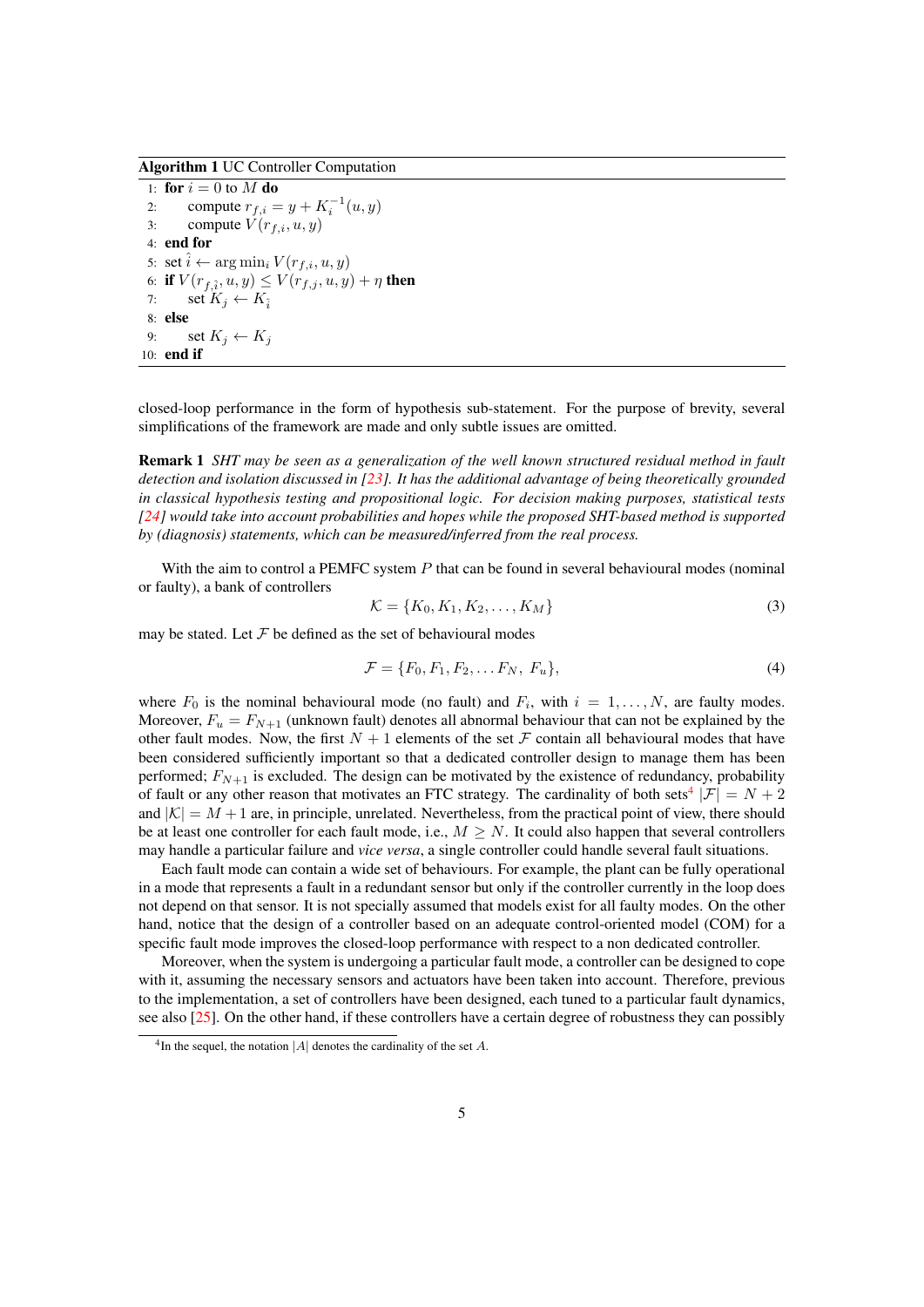cope with *neighbour* dynamics for which they were not designed<sup>[5](#page-0-0)</sup>. From these two facts:

- If the controller is falsified, the dynamics taking place are not the ones for which the controller was initially tuned for.
- A controller, which has been tuned to a particular fault, might perform *reasonably well* for another fault (or even for the nominal) if these dynamics are not far away from the initial fault it was designed for.

In this paper, a controller  $K_i \in \mathcal{K}$  designed to manage or handle each fault mode  $F_i \in \mathcal{F}$  is assumed, although  $F_i$  might be also handled by more than one controller. In addition, a priority order may be assigned to controllers related to a certain fault  $F_i$ , e.g., according to the number of faults handled by the controller  $K_j$ . On the other hand, the set of faults that the controller  $K_i$  is expected to handle is denoted  $\mathcal{F}_{K_i}$  and contains one or more fault modes. The  $F_{N+1}$  mode is never included in any  $\mathcal{F}_{K_i}$ . Therefore,  $1 \leq |\mathcal{F}_{K_i}| < N+1.$ 

The bank of controllers can be complemented with controllers designed with maximum robustness while satisfying some minimal performance criteria with the aim to cover a wide spectrum of unspecified faults, e.g.,  $F_u = F_{N+1}$ , and maintain the system operational but with degraded performance<sup>[6](#page-0-0)</sup>.

To test whether a controller fulfils its design specifications, its input/output signals need to be measurable online. Controllers that consider back-up components (actuators or sensors) not used in normal operation are therefore discarded here. If backup components are available, it is assumed they are used only when all controllers in  $K$  have been falsified.

## <span id="page-5-0"></span>3 Using the Structured Hypothesis Tests

### <span id="page-5-2"></span>3.1 SHT for Fault Diagnosis

When the currently used controller is falsified, additional hypothesis tests using *a priori* data related to the possible system behaviour can be created to aid in switching to the correct controller. Consider  $F_p$  as the fault mode present in the system. The aim would be to reduce the set of which  $F_p$  could be a member at the time of switching.

In this framework, several hypothesis regarding the present behavioural mode are continuously tested on-line. The set of hypothesis tests is denoted

<span id="page-5-1"></span>
$$
\mathcal{H} = \{H_0, H_1, \dots H_L\}.
$$
\n<sup>(5)</sup>

Here, the SHT is a function of the experimental data  $u$  and  $y$ . The null hypothesis for the  $k$ -th hypothesis test  $H_k^0$  is when the active fault mode belongs to a set of faults  $Z_k$ . The alternative hypothesis  $H_k^1$  is when the actual fault mode does not belong to  $Z_k$ . Therefore, if  $H_k^0$  is rejected,  $H_k^1$  is accepted, and the actual fault mode does not belong to  $Z_k$  (and belongs to its complement  $Z_k^C$ ).

<sup>&</sup>lt;sup>5</sup>In addition, a broad robust controller, which will possibly provide low performance, is designed in case the system is in the unknown mode  $F_u$ . This covers all possible cases.

<sup>&</sup>lt;sup>6</sup>Here, it is assumed for the problem to be tractable that either the system is in  $F_i$ ,  $i = 0, ..., N$  or in the unknown situation  $F_u$ . But in the sequel, the maximum robustness controller should be able to provide at least stability, with a low performance, to the closed-loop system. Otherwise, there is no way around the problem. This condition is in accordance with the usual assumptions in UC.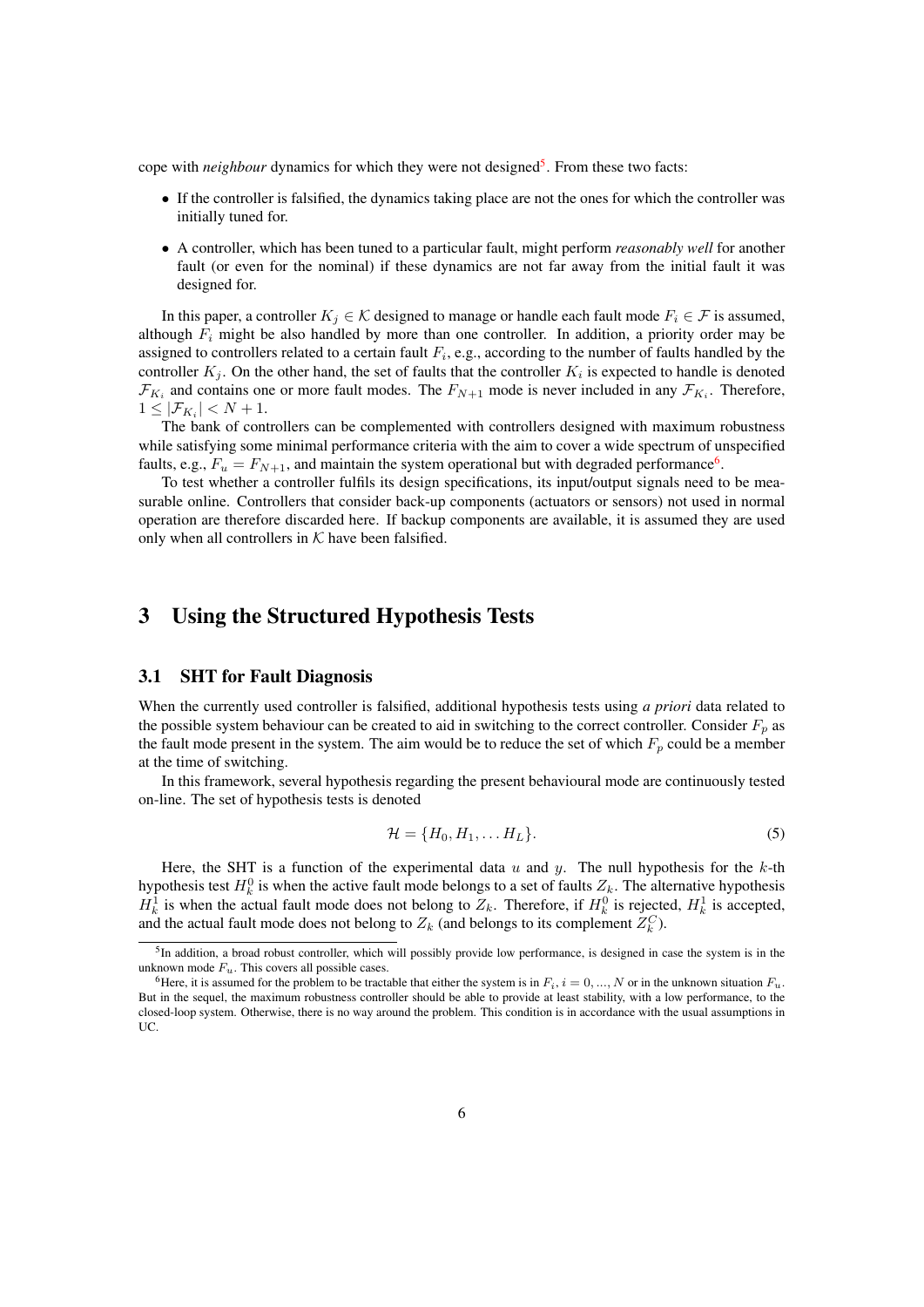For the  $k$ -th hypothesis test, the null hypothesis and its alternative can be written as follows:

$$
H_k^0: F_p \in Z_k \quad \text{``some fault mode in } Z_k \text{ can explain the data } (u, y)",
$$
  

$$
H_k^1: F_p \in Z_k^C \quad \text{``no fault mode in } Z_k \text{ can explain the data } (u, y)".
$$

The convention regarding the hypothesis and its complement is as follows. When  $H_k^0$  is rejected, it is assumed that  $H_k^1$  is true, but when  $H_k^0$  is not rejected, nothing should be assumed. Therefore, the following fact holds.

<span id="page-6-2"></span>Fact 1 If  $H_k^0$  holds ( $H_k$  is not rejected), then  $F_p \in S_{H_k}^0$ . If  $H_k^1$  holds ( $H_k$  is rejected), then  $F_p \in S_{H_k}^1$ .  $\triangledown$ 

Here,  $S_{H_k}^0$  and  $S_{H_k}^1$  are *diagnosis sub-statements* containing fault modes in F. In what follows, it will be assumed that  $S_{H_k}^0 = \mathcal{F}$ , which means that if the k-th hypothesis is not rejected, this test gives no information about  $F_p$ . Moreover,  $S_{H_k}^1$  always contains  $F_u$ . For further discussion about how  $S_{H_k}^0$  and  $S_{H_k}^1$  can be constructed, see [\[17\]](#page-15-15). For the purpose of this paper, this section allows to define the output of a *Statement Diagnoser* module within a FDI-FTC structure, which is defined as *diagnosis statement* and denoted as S. This decision is made by processing several module inputs defined beforehand as diagnosis sub-statements (see Section 5).

### 3.2 SHT for Controller Performance

<span id="page-6-0"></span>In particular, the closed-loop performance can also be taken into account when designing the FDI module. Specifically, the UC acts within this framework as a diagnosis sub-statement by considering [\(1\)](#page-3-1) as the hypothesis

$$
H_{UC} \stackrel{\triangle}{=} H_0: \mathbf{P}_{data} \cap \mathbf{K}_i \cap \mathbf{T}_{spec} \neq \emptyset.
$$
 (6)

Therefore, a controller  $K_i$  is unfalsified if [\(6\)](#page-6-0) is not invalidated. The following notation is applied:

$$
H_0^0: \mathbf{P}_{data} \cap \mathbf{K}_i \cap \mathbf{T}_{spec} \neq \emptyset \quad \text{(performance is achieved)},
$$
  

$$
H_0^1: \mathbf{P}_{data} \cap \mathbf{K}_i \cap \mathbf{T}_{spec} = \emptyset \quad \text{(fails performance, } K_i \text{ is falsified)}.
$$

Here, the terms falsified, rejected and invalidated will be used as synonyms. In other words, the hypothesis  $H_0$ , which stands for  $K_i$  controlling the current feedback loop, is rejected when this controller is falsified. Hence, the following fact holds.

<span id="page-6-1"></span>**Fact 2** When  $H_0^1$  holds ( $H_0$  is rejected), the controller is falsified and therefore  $F_p \notin \mathcal{F}_{K_i}$ . Otherwise, if  $H_0^0$  *holds (H<sub>0</sub> not invalid), nothing can be said, i.e.,*  $F_p \in \mathcal{F}$ .

A bank of controllers is created to handle specific fault modes. Fact [2](#page-6-1) applies when this task has been adequately performed. Notice that, by convention,  $H_0$  is considered as the first hypothesis statement of the set  $H$  in [\(5\)](#page-5-1).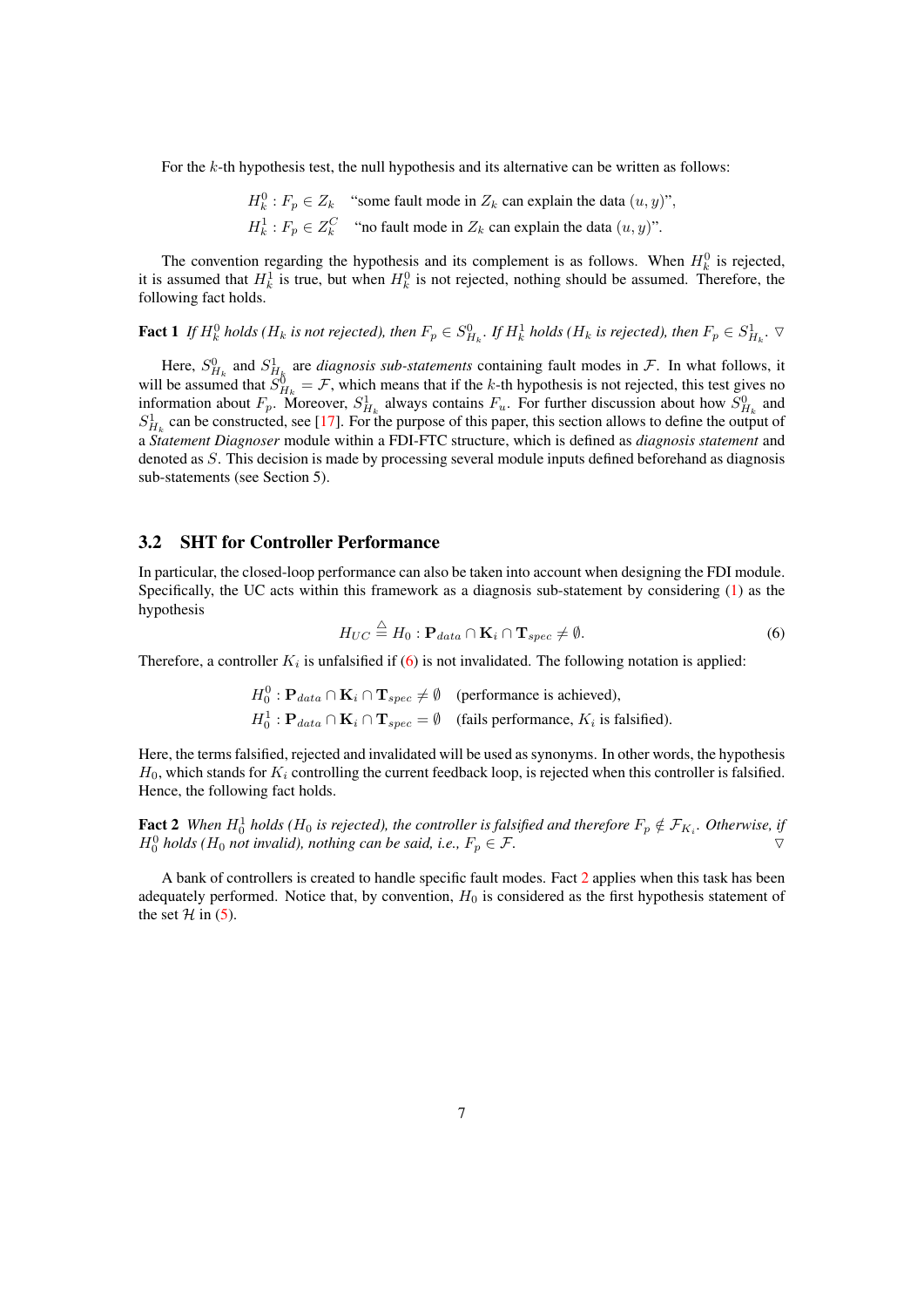# <span id="page-7-0"></span>4 Combining Diagnosis and Control Strategies

#### 4.1 The Diagnosis Statement

The information about the present fault mode obtained from the set of falsified controllers and the diagnosis sub-statements are combined to form a *diagnosis statement* S, which is the conclusion reached by the set of hypothesis tests.

Each falsified controller excludes from consideration the fault modes  $\mathcal{F}_{K_i}$  the controller is designed to handle. Denote the set of falsified controllers as  $\mathcal{K}_f \subseteq \mathcal{K}$ . Using Fact [2,](#page-6-1) the information about the current fault mode obtained from the set of falsified controllers is that the considered fault mode belongs to set  $\mathcal{F}_f^c$  obtained by removing all fault modes related to the falsified controllers, i.e.,

<span id="page-7-1"></span>
$$
\mathcal{F}_f^c = \mathcal{F} \setminus \bigcup_{K_i \in \mathcal{K}_f} \mathcal{F}_{K_i},\tag{7}
$$

where  $\setminus$  is the notation for set complement. Notice that [\(7\)](#page-7-1) provides the information concerning the final decision of the control performance sub-statement, facing the selection of the appropriate controller from the set of the unfalsified ones. According to Fact [1,](#page-6-2) each rejected hypothesis test  $H_k$  limits the current fault mode  $F_p$  to belong to the sub-diagnosis statement  $S_{H_k}^1$ . Denote the set of rejected hypothesis tests as  $\mathcal{H}_f \subset \mathcal{H}$ . Then, combining the information of rejected hypothesis tests yields the set  $S_{\mathcal{H}_f}$  to which  $F_p$ should belong to, i.e.,

<span id="page-7-2"></span>
$$
S_{\mathcal{H}_f} = \bigcap_{H_i \in \mathcal{H}_f} S_{H_i}^1, \qquad i = 1, \dots, L. \tag{8}
$$

In this case, [\(8\)](#page-7-2) provides the evaluation of the remainder set of sub-statements (excluding the substatement of control performance already evaluated in  $(7)$ ). Notice that the information for individually evaluating these sub-statements comes from signals measured from the system, which should not be necessarily those used for the control performance sub-statement module (UC-based controller selection). Hence, outputs y and z can be measured from the system, where z are not necessarily controlled.

<span id="page-7-3"></span>Combining [\(7\)](#page-7-1) and [\(8\)](#page-7-2) yields the diagnosis statement S of the combined hypothesis tests to which  $F_p$ should belong to, i.e.,

$$
S = \mathcal{F}_f^c \cap S_{\mathcal{H}_f}.\tag{9}
$$

Notice that S is never empty as it will always include  $F_u$ . Also note that by defining  $H_{UC} \triangleq H_0$  as before and including it in [\(8\)](#page-7-2), then  $S_{H_0}^1$  $\stackrel{\triangle}{=} \mathcal{F}_f^c$  holds and [\(9\)](#page-7-3) can be included in the general framework, i.e., [\(8\)](#page-7-2) holds for all  $i = 0, \ldots, L$ .

#### <span id="page-7-4"></span>4.2 Controller Switching Strategy

When a fault occurs, it is important to switch to the correct controller as soon as possible in order to avoid further performance degradation. Furthermore, this paper considers that there will exist a controller  $K_{\star} \in \mathcal{K}$  of low performance and high robustness that will be used in case that the  $M + 1$  controllers in K are not selected. Hence,  $K_{\star}$  ensures that the system keeps working despite of this situation. It also implies  $|K| = M + 2$ .

In this section, a *switching strategy* is presented, which takes advantage of the combined diagnosis statement given by [\(9\)](#page-7-3). Two possible situations can trigger switching. Firstly, if the controller currently in the feedback loop is falsified and the sub-statements different from the one related to the control performance produce the corresponding output, a switch is performed. Secondly, if a controller with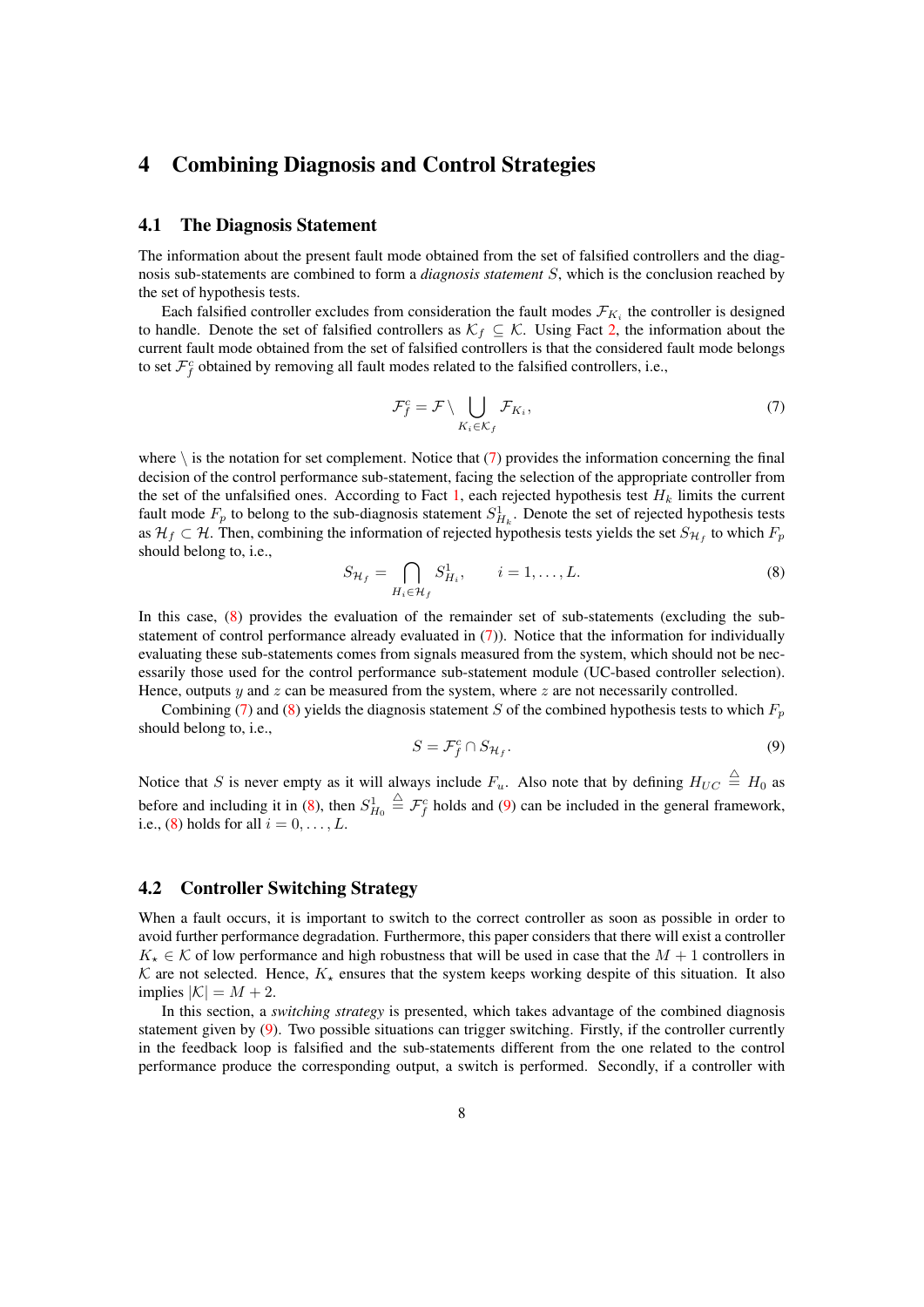

<span id="page-8-1"></span>Figure 2: Scheme of the proposed integration of UC into the SHT framework. Here, L different diagnosis sub-statements have been considered.

higher priority (according to pre-established criteria) than the controller currently in the feedback loop becomes unfalsified and again the other sub-statements allow to, then a switch is performed as well. In both cases, the set  $S$  and the controller priority definition determine both the possible fault and the controller to handle it. It means that the controller falsification performed by the UC strategy is not the unique factor that determines the switching. Information about the status of other components within the loop and acting as indicators of the current behavioural mode determine the output  $S_H^1$  and hence the decision S.

Among many priority criteria that may be used to distinguish among controllers handling faults within the set  $S$ , the following can be enumerated:

- 1. The number of failure modes a controller can handle.
- 2. The ruggedness of sensors and actuators a controller is connected to.
- 3. The best performance according to a particular cost function, e.g., [\(2\)](#page-3-0).
- 4. The amount of uncertainty a controller can handle (in cases a conservative design is sought). This criterion confronts the previous one, therefore a compromise should be met.
- 5. The controller that achieves the least number of switching, e.g., a slight loss of performance could be tolerated if the actual controller in the loop is kept, in order to avoid switching transients.

## <span id="page-8-0"></span>5 The Overall Proposed SHT Strategy

Different procedures described in previous sections are then merged to determine the suitable controller according to the fault model currently affecting the system. Hence, Figure [2](#page-8-1) depicts the entire proposed approach and the corresponding outcomes, while Algorithm [2](#page-9-1) summarizes the whole FDI-FTC procedure. In order to clearly explain how the approach works, Example 1 is presented.

Example 1 *Assume four faults are possible and three controllers have been designed to handle them. The sets*  $\mathcal{F}_{K_i}$  are:

$$
\mathcal{F}_{K_1} = \{F_1\}, \quad \mathcal{F}_{K_2} = \{F_2, F_3\}, \quad \mathcal{F}_{K_3} = \{F_3, F_4\}.
$$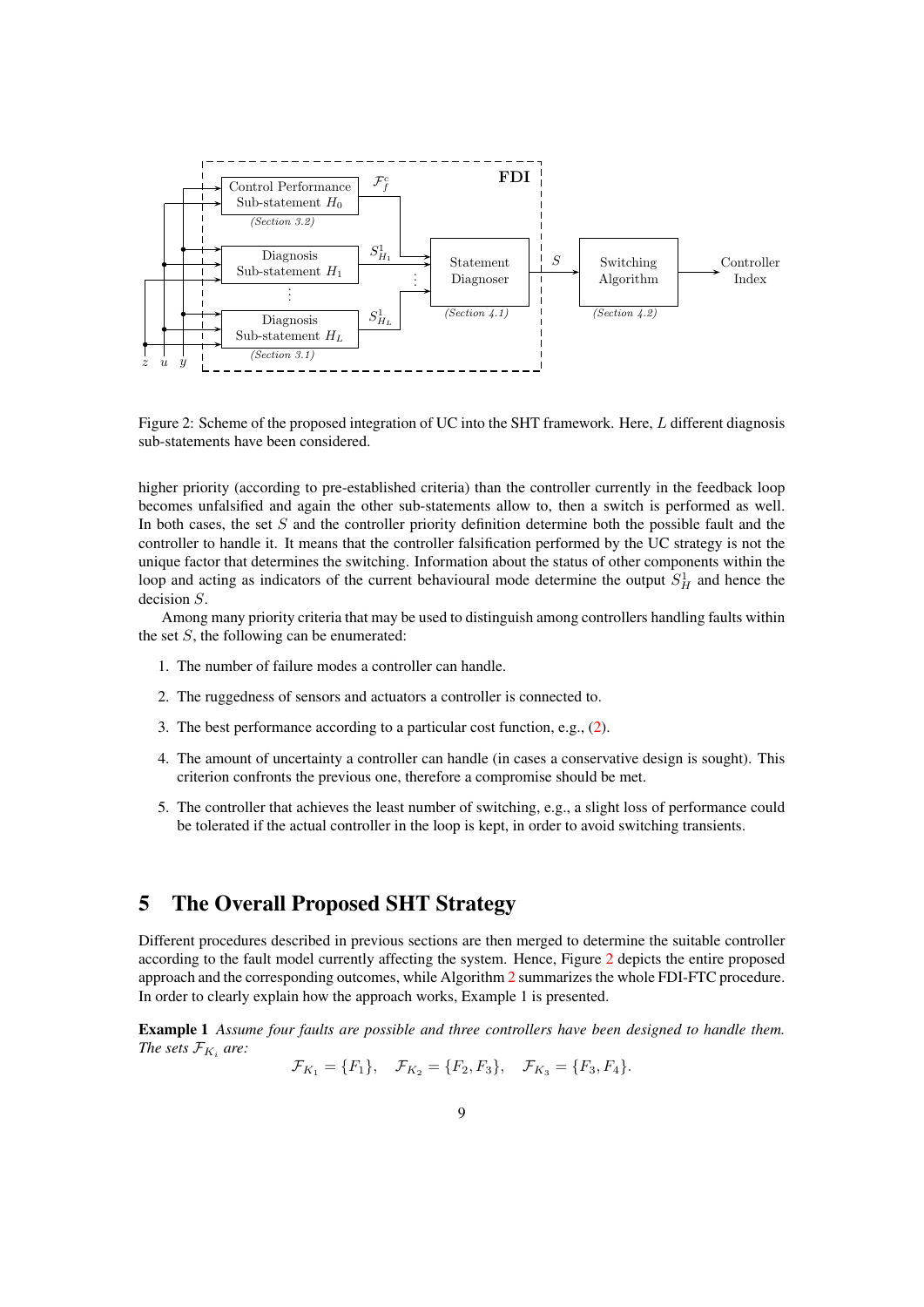Algorithm 2 FDI-FTC Procedure

<span id="page-9-1"></span>**Require:**  $\mathcal{F}_{K_0}, \ldots, \mathcal{F}_{K_M}, S_{H_1}, \ldots, S_{H_L}$ 1: loop 2: take  $u$  and  $y$  from the system 3: evaluate sub-statement  $H_0$  (control performance) 4: compute  $\mathcal{F}_f^c = \mathcal{F} \setminus \bigcup_{K_i \in \mathcal{K}_f}$  $\triangleright$  with  $\mathcal F$  in [\(4\)](#page-4-1) 5: for  $i = 1$  to L do 6: evaluate sub-statement  $H_i$  (diagnosis) 7: end for 8: compute  $S_{\mathcal{H}_f} = \bigcap_{H_i \in \mathcal{H}_f} S_{H_i}^1$ <br>9: compute the statement  $S = \mathcal{F}_f^c \cap S_{\mathcal{H}_f}$ 10: determine the controller index  $j \in \{0, 1, ..., M\}$  by using criteria outlined in Section [4.2](#page-7-4)<br>11: insert the controller  $K_i \in \mathcal{K}$  into the closed loop by with  $\mathcal{K}$  in (3) insert the controller  $K_j \in \mathcal{K}$  into the closed loop 12: end loop

In addition, assume that hypothesis  $H_1$  relates faults  $\{F_2, F_3\}$  with the break-down of a particular sensor and  $H_2$  with a short circuit in an actuator that relates with faults  $\{F_1, F_4\}$ . Controllers are pri*oritized according to the number of faults they can manage (criteria (1) in Section [4.2\)](#page-7-4). During the closed-loop operation, both the nominal and the* K<sup>1</sup> *controllers have been falsified and the sensor is broken.* Therefore,  $S_{H_0}^1 = \mathcal{F}_f^c = \{F_2, F_3, F_4\}$ , and  $\mathcal{H}_f = \{H_1\}$ , and thus  $S_{H_1}^1 = \{F_2, F_3\}$  and  $S = \mathcal{F}_f^c \bigcap S_{\mathcal{H}_f} = \{F_2, F_3\}$ . As a consequence, controller  $K_2$  is selected because it handles more faults *in S, i.e.,*  ${F_2, F_3}$ *vs.*  $F_3$  *handled by*  $K_3$ *.* 

# <span id="page-9-0"></span>6 PEMFC Simulation Results

#### 6.1 System Description

The system considered consists of a PEMFC test bench station, which mainly comprises a main fuelcell stack and ancillary units. A schematic diagram of the system is depicted in Figure [3,](#page-10-0) and the main subsystems are briefly described below [\[26\]](#page-16-7).

- Air Compressor: 12 V DC oil-free diaphragm vacuum pump. The input voltage  $V_{cp}$  of this device is used as the control action.
- Hydrogen and oxygen humidifiers and line heaters: these are used to maintain proper humidity and temperature conditions inside the cell stack, an important issue for PEM membranes. Cellkraft $\mathbb{B}$ membrane exchange humidifiers are used in the current set-up. Decentralized PID controllers ensure adequate operation values.
- Fuel cell stack: an ZBT<sup>®</sup> 8-cell stack with Nafion  $115^\circledR$  membrane electrode assemblies (MEAs) is used,  $50 \text{ cm}^2$  of active area and  $150 \text{ W}$  power.

A full-validated dynamic model of the overall PEMFC-based system, specially developed for control purposes, is presented and deeply discussed in [\[27,](#page-16-8) [26\]](#page-16-7). This model retains parameters with physical significance and adequately describes the interaction between the different subsystems (fuel cell stack, reactant supply system and humidity management unit). Every subsystem has been modelled in terms of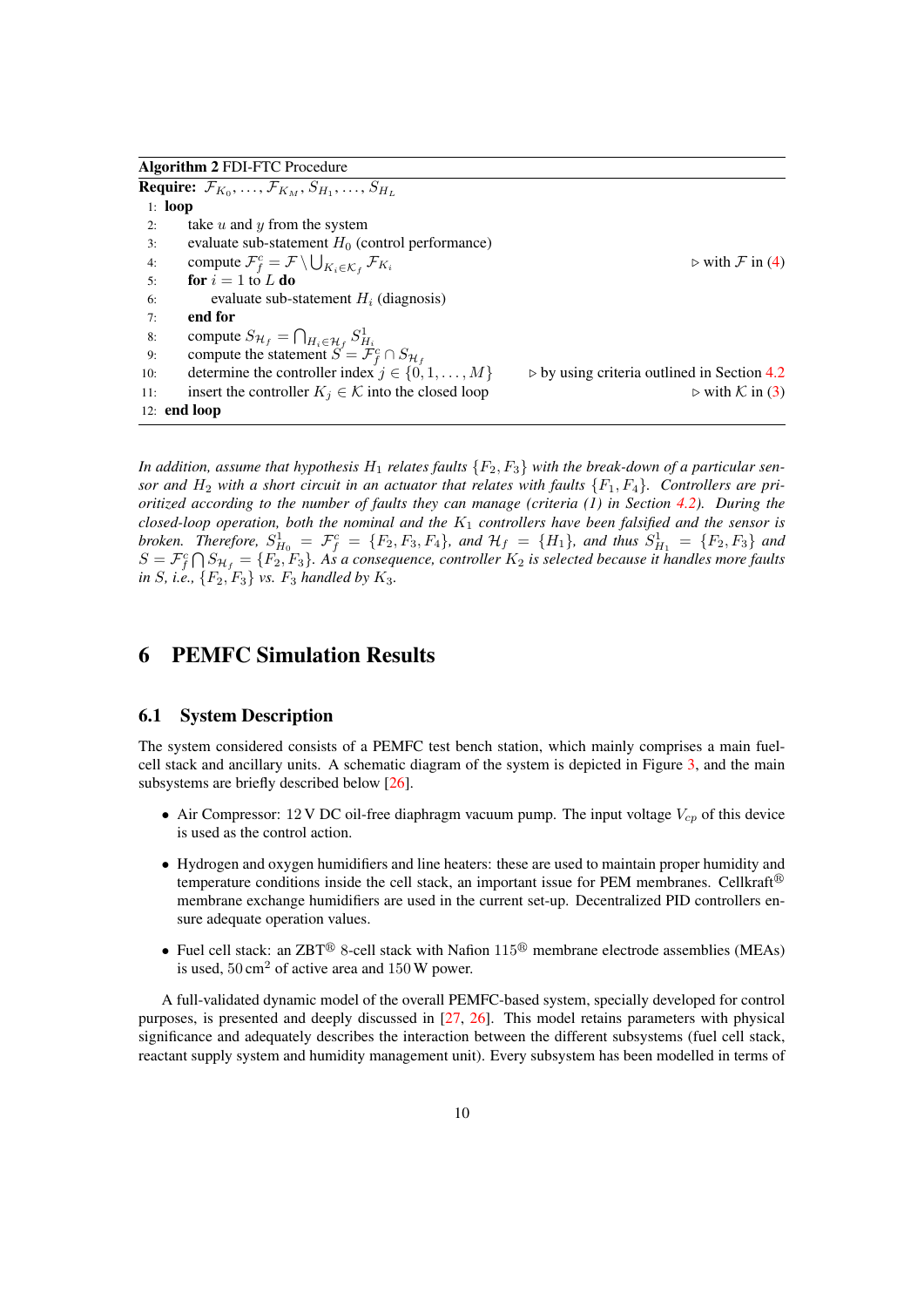

Figure 3: Schematic diagram of the PEMFC-based system

physical laws for the posterior adjustment of some specific parameters, combining a theoretical approach, together with empirical analysis based on experimental data.

Accordingly, the system can be represented by the following continuous-time state-space model:

<span id="page-10-0"></span>
$$
\dot{x}(t) = f(x(t)) + g(x(t))u(t),
$$
\n(10a)

$$
y(t) = h(x(t)),
$$
\n(10b)

where  $x \in \mathbb{R}^7$  is the state vector, whose variables are defined as

- $\tilde{x}_1 = \omega_{cp}$ : motor shaft angular velocity;
- $\tilde{x}_2 = m_{hum,ca}$ : air mass inside the cathode humidifier;
- $\tilde{x}_3 = m_{O_2,ca}$ : oxygen mass in the cathode channels;
- $\tilde{x}_4 = m_{N_2,ca}$ : nitrogen mass in the cathode channels;
- $\tilde{x}_5 = m_{v,ca}$ : vapour mass in the cathode channels;
- $\tilde{x}_6 = m_{H_2,an}$ : hydrogen mass in the anode channels;
- $\tilde{x}_7 = m_{v,an}$ : vapour mass in the anode channels.

Besides,  $u \in \mathbb{R}$  is the control input corresponding to the compressor voltage denoted  $V_{cp}$  and  $y \in \mathbb{R}$  in the system output corresponding to the inlet stoichiometry of the PEMFC cathode, namely  $\lambda_{O_2}$ . Additionally,  $f : \mathbb{R}^7 \to \mathbb{R}^7$ ,  $g : \mathbb{R}^7 \to \mathbb{R}^7$ ,  $h : \mathbb{R}^7 \to \mathbb{R}$  are nonlinear mapping functions of the states, inputs and output, respectively. The system is affected by the external disturbance  $I_{st} \in \mathbb{R}$  (through the mapping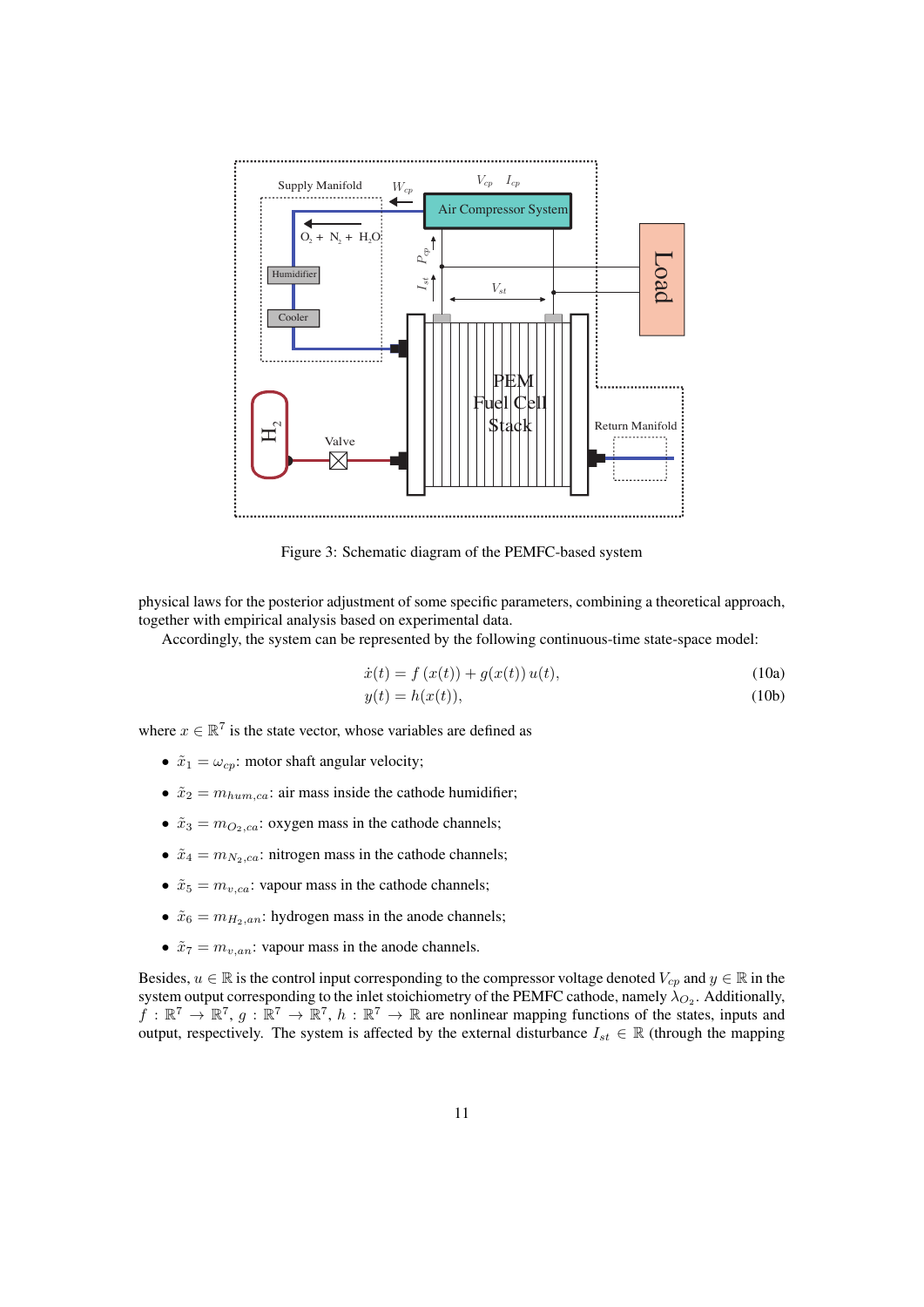functions), which corresponds to the stack current. The objective of a nominal control design consists in tracking  $\lambda_{O_2}$  such that

$$
\lim_{t \to \infty} (\lambda_{O_2, \text{ref}} - \lambda_{O_2}(t)) = 0,\tag{11}
$$

while rejecting the effect of changes in  $I_{st}$  (disturbance), where  $\lambda_{O_2,ref}$  corresponds with a given stoichiometry reference.

The reason for presenting this mathematical model under a data-driven controller design is twofold. First, it allows to have a simulation-oriented model (SOM) used as the virtual reality for the simulations. On the other hand, it is possible to obtain control-oriented models from the SOM such that the bank of controllers used within the UC framework can be obtained. Notice that there is an offline part of the design where the nominal behaviour of the system is known so that not only COM but also fault models/scenarios can be established.

## 6.2 System Status Scenarios

In this paper, two faults are explicitly considered:

- *Fault 1 (F<sub>1</sub>):* This fault is related to the capacity of the air supply from the compressor connected to the PEMFC cathode. This fault is induced in the model by modifying the combined inertia of the compressor motor and the compression device, denoted by  $J$  [\[27\]](#page-16-8). Basically, this fault implies that the air feeding to the fuel cell is reduced, which implies that the stoichiometry is directly affected, a fact that in turn produces harmful effect over the membrane.
- *Fault 2 (F<sub>2</sub>):* This fault is related to the cathode output flow, which is restricted in order to induce the fault. In this case, the fault causes the increment of the internal pressure of the system, which in turn affects the proton exchange and reduces the stack current that feeds the load. The latter is reached by conveniently modifying the cathode output constraint  $K_{ca}$  of the PEMFC model [\[27\]](#page-16-8).

The reason for considering these particular faults in this case study is twofold. First, this faults make sense from the practical viewpoint, therefore they can happen suddenly in a PEMFC-based system. Second, since the faults can be reproduced in a real experiment, their simulation is quite interesting in order to know the potential consequences for a future implementation over an available testbench.

Therefore, taking both faults into account, three scenarios are defined according to the system status: the nominal scenario ( $F_0$ ), where the system shows no faults, and the  $F_1$  and  $F_2$  scenarios, considering the corresponding faults. Hence, in this case  $M = 2$ . Notice that the approach presented in this paper handles single-fault situations. However, the extension to multiple simultaneous faults just implies the inclusion of more scenarios and controllers.

#### 6.3 FDI-FTC Setup

As mentioned in Section [3.1,](#page-5-2) the design of the entire FDI-FTC architecture combines different pre– established hypothesis from the system behaviour and the operation of its devices. In this case, several hypotheses are considered:

• *Hypothesis related to the UC criteria:* This hypothesis, denoted  $H_0$ , is based on the decision taken by the UC controller according to [\(1\)](#page-3-1). To this end, three  $\mathcal{H}_{\infty}$  controllers  $(K_0, K_1, K_2)$  have been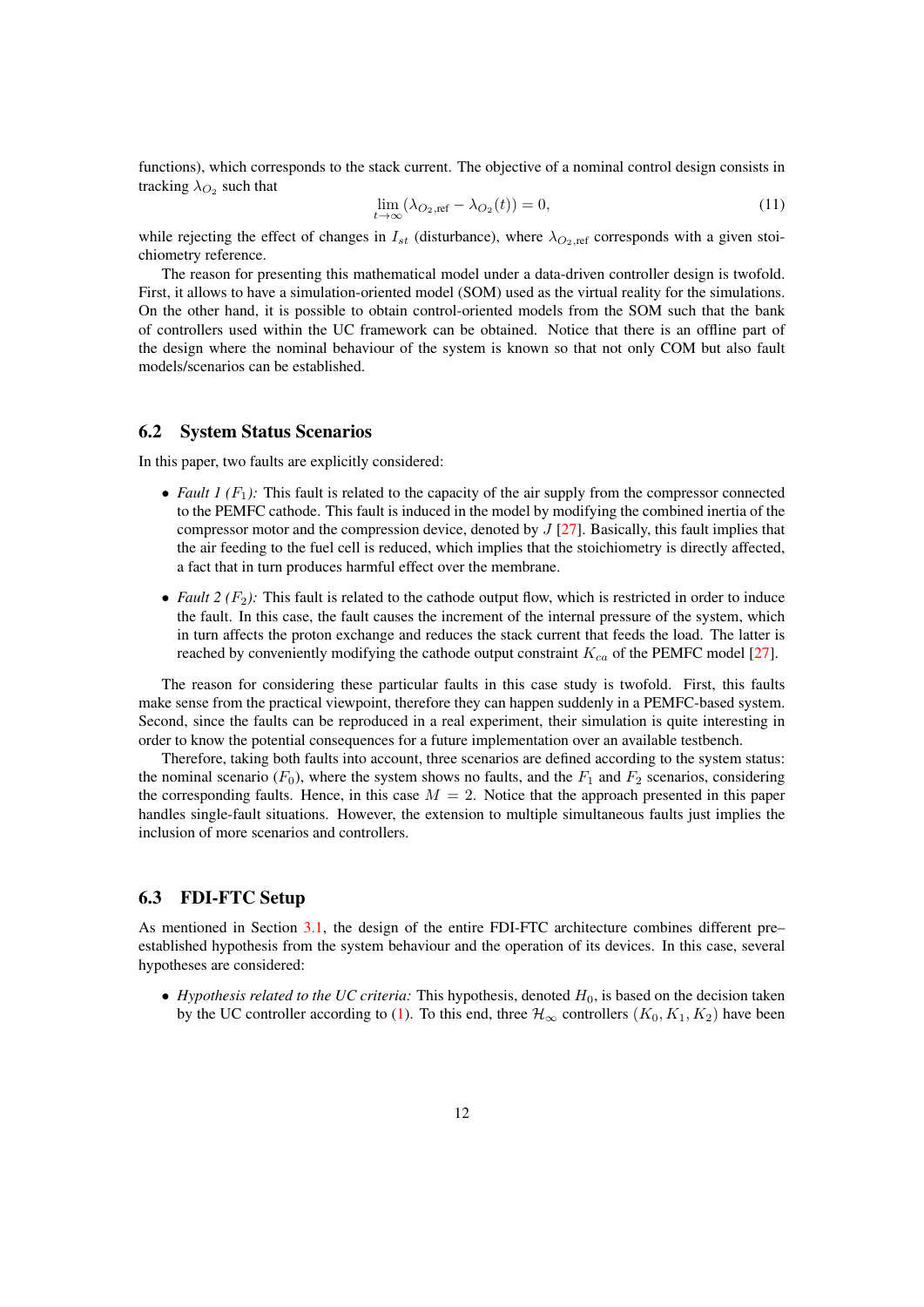<span id="page-12-0"></span>designed such that

$$
\mathcal{F}_{K_0} = \{F_0, F_2\}, \n\mathcal{F}_{K_1} = \{F_1\}, \n\mathcal{F}_{K_2} = \{F_2\}.
$$
\n(12)

• *Hypotheses related to a membrane voltage drop alarm:* The setup contains an alarm that indicates a faulty operation of the PEMFC in relation with the stack voltage. This alarm turns on when either Fault 1 or 2 hold. Hence, two hypotheses are defined

$$
H_1 = \{ \text{alarm OFF} \},
$$
  

$$
H_2 = \{ \text{alarm ON} \}.
$$

When  $H_1$  is rejected, i.e.,  $H_1^1$  holds, then  $S_{H_1}^1 = \{F_1, F_2\}$ . In turn, when  $H_2$  is rejected, i.e.,  $H_2^1$ holds, then  $S_{H_2}^1 = \{F_0\}.$ 

Regarding the UC controller, the performance for each  $K_i$  is based on the cost function in [\(2\)](#page-3-0), with  $W_e = 10$ ,  $W_u = 8$  and  $\alpha = 10^{-3}$ . These weights provide a tradeoff between performance and robustness. The controllers are designed with standard tools from the Robust Control framework ( $\mathcal{H}_{\infty}$  optimal control) and computed by means of a Linear Matrix Inequality (LMI) optimization procedure [\[28\]](#page-16-9). Each  $\mathcal{H}_{\infty}$  controller has been designed based on a model that corresponds to the faultless ( $F_0$ ) case, and for the two faults described previously  $(F_1$  and  $F_2)$ . For each case, the complete nonlinear model has been linearised at different loads, i.e.  $I_{st} = 2, 4, 6, 8$  A, hence 12 linear models have been obtained. In each  $F_i$ ,  $i = 0, 1, 2$ , four resultant models have been combined in a nominal model  $G_i(s)$  and an uncertainty weight  $W_{unc}^i$  is set in order to produce a robust controller. Finally, three  $\mathcal{H}_{\infty}$  controllers  $K_i(s)$ , for  $i = 0, 1, 2$ , have been designed for all cases. It turns out that the nominal controller  $K_0$  works adequately not only for the faultless case but also for the second fault  $F_2$ , i.e.,  $\mathcal{F}_{K_0} = \{F_0, F_2\}$ . According to the dis-cussion presented in Section [4.2,](#page-7-4) there should exist a controller  $K<sub>+</sub> \in \mathcal{K}$  that ensures the coverage of the possible behavioural mode  $F_u$ . In this case, no other controller different from  $K_i(s)$ , for  $i = 0, 1, 2$  was considered. Therefore, the  $F_u$  mode is handled here by using  $K_0(s)$ . The switching among controllers is based on the decision of the FDI module (evaluation of sub-statements including the one related to the control performance handled by the UC approach) and the switching strategy explained previously (Section [4.2\)](#page-7-4). The controller state-space matrices can be found in the Appendix.

#### 6.4 Results and Discussion

The example considers a load perturbation of  $I_{st} = 6$  A, which is a quite common assumption for stationary applications. Notice that different values of  $I_{st}$  can be taken into account by increasing the bank of designed controllers according to new system models. However, this paper considers a reduced number of cases, seeking for the simplicity and clarity of the presentation. All three controller designs are based on the linearised models corresponding to this current in the nominal, Fault 1 and Fault 2 scenarios, respectively. In addition, a small amount of model uncertainty around each of these operation points has been considered in order to have a minimum robustness margin and a high level of performance. The desired stoichiometry is  $\lambda_{O_2,\text{ref}} = 3$  for all cases.

Figure [4](#page-13-0) shows the curves obtained from the proposed simulation. The top graph corresponds to the different scenarios associated with the system status. They induce the behaviour of the system reflected in its output. Moreover, the status of the alarm associated to the stack voltage is presented in the fifth plot. Taking into account the system output  $\lambda_{O_2}$  and the control signal  $V_{cp}$  (related to the current controller  $K_i$ ), the UC procedure provides the index of the most suitable controller according to the cost function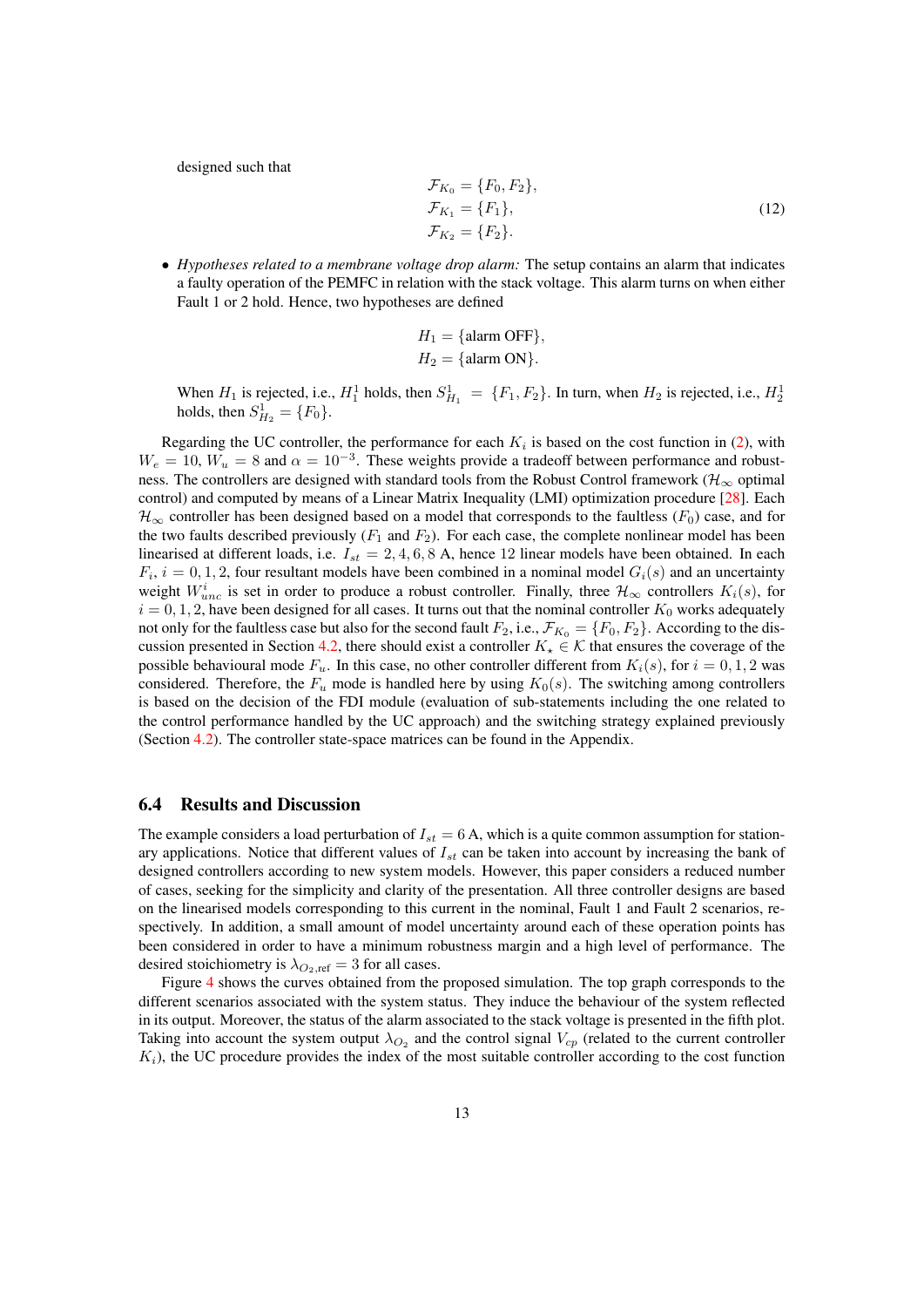

<span id="page-13-0"></span>Figure 4: Case study simulation results.

selected. This decision, related to the hypothesis test  $H_0$ , is combined with the alarm status in order to determine the fault currently affecting the system.

In the proposed simulation, all hypotheses contribute in obtaining the FDI output. Considering the situation from  $t = 9$  s up to  $t = 23$  s, the UC hypothesis  $H_0$  determines no controller switching even though the system status changes from the nominal scenario to the  $F_2$ , due to the fact that  $K_0$  also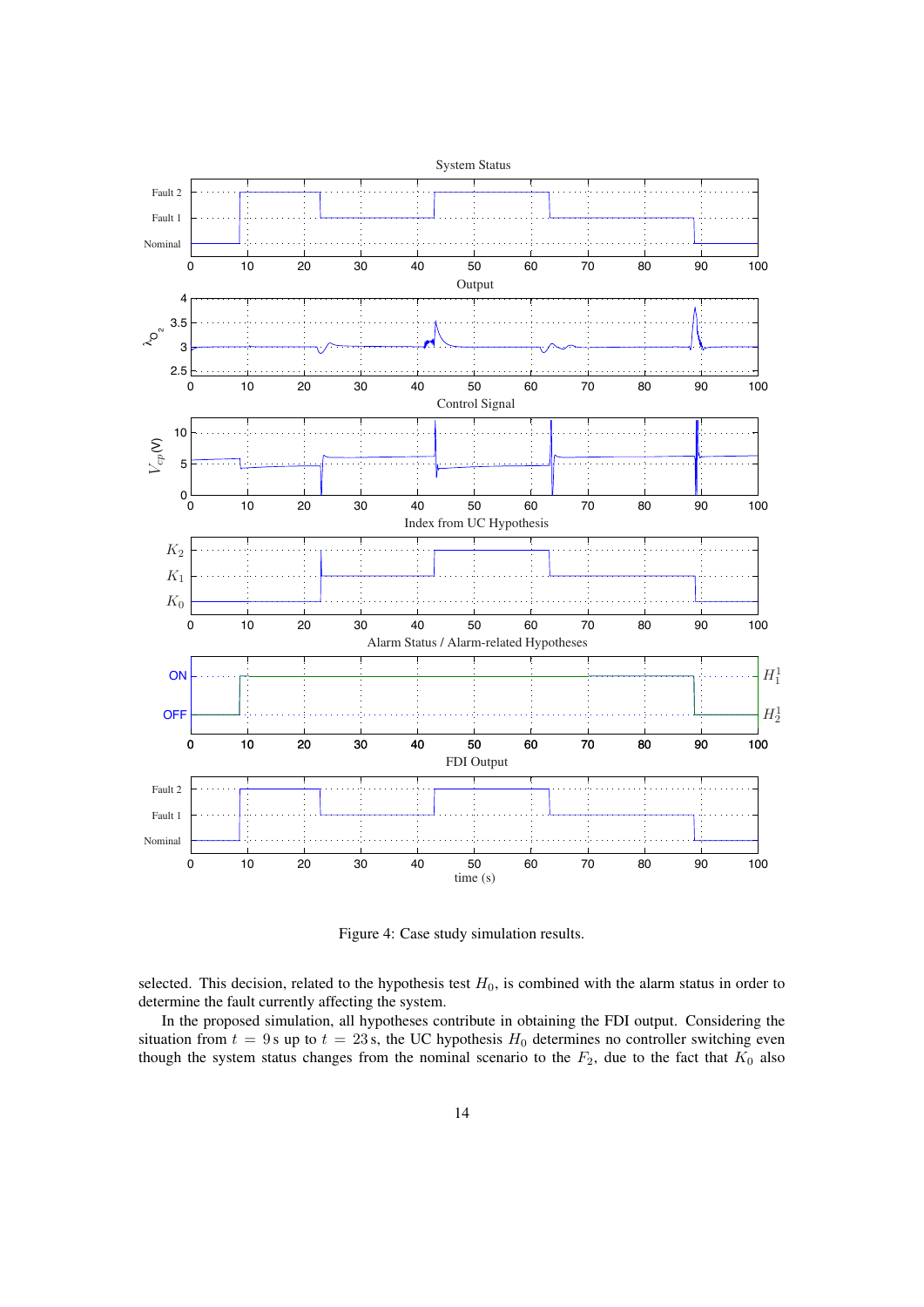handles  $F_2$ . However, the hypotheses related to the alarm status (ON) combined with the priority criterion, based on the maximum number of fault handling that minimizes controller switching, are instrumental in selecting the proper FDI outcome. Here,  $\mathcal{K}_f = \{K_1\}$  and  $\mathcal{F}_f^c = \{F_0, F_2\}$ . In addition,  $H_1^1$  holds and  $S_{H_1}^1 = \{F_1, F_2\}$ , therefore according to [\(9\)](#page-7-3) yields

$$
S = \mathcal{F}_f^c \cap S_{\mathcal{H}_1}^1 = \{F_2\}.
$$
 (13)

The last part of the simulation scenario where  $t \in (89, 100]$  follows the previous discussion but considering that  $H_2^1$  holds (alarm OFF).

From  $t = 24$  s up to  $t = 89$  s, since  $H_1^1$  holds (alarm ON), the proper FDI output is based on the intersection in [\(9\)](#page-7-3):

- The UC-related index indicates  $K_1$ , therefore  $\mathcal{F}_f^c = \{F_1\} \rightarrow S = \{F_1\}.$
- The UC-related index indicates  $K_2$ , hence  $\mathcal{F}_f^c = \{F_0, F_2\}$  and  $S_{H_2}^1 = \{F_1, F_2\}$ . Therefore  $S = \{F_2\}.$

During the elapsed time from  $t = 9$  s up to  $t = 89$  s (corresponding with alarm ON), the only substatement that changes is  $\mathcal{F}_f^c$ , which corresponds with the falsification of controllers performed by the UC strategy (in this case, the result of the SHT of  $H_0$ ). According to the fourth graph of Figure [4,](#page-13-0) the index changes as the proper controller is chosen, which implies the falsification of the rest of controllers. This falsification procedure follows the design established in [\(12\)](#page-12-0). The outcome of this example illustrates that the combination of the diagnosis sub-statements with the UC procedure determines the correct choice of the fault scenario, i.e., the coincidence between the first and last plots in Figure [4.](#page-13-0)

## <span id="page-14-1"></span>7 Conclusions and Future Research

This paper proposes and discusses the integration of the robust unfalsified control (UC) strategy with the fault diagnosis and isolation scheme based on structured hypothesis testing, inserted in a fault-tolerant control scheme for its use in the management of PEMFC-based systems. Here, UC acts as a real-time learning mechanism that efficiently excludes unsuitable controllers without the use of PEMFC models. The FTC scheme works in a modular fashion: a fault affecting the system just implies the addition of a new controller into a bank of controllers to cope with it. The approach has been tested with a realistic simulator of the breathing system for a PEMFC-based system, obtaining successful results when different faults affected the system. The case of multiple simultaneous faults and their effect in system performance will be the matter of future research and the implications in the design of the controllers of the bank. Moreover, the dynamic influence of the controller currently placed in the closed loop and the falsification/unfalsification of the rest of controllers is another topic of future interest. Moreover, the implementation of the proposed approach to the real test bench the SOM was obtained from, is also a challenge to reach in the coming future.

## References

<span id="page-14-0"></span>[1] Blanke M, Kinnaert M, Lunze J, Staroswiecki M. *Diagnosis and Fault-Tolerant Control*. Springer-Verlag Berlin Heidelberg, 2006.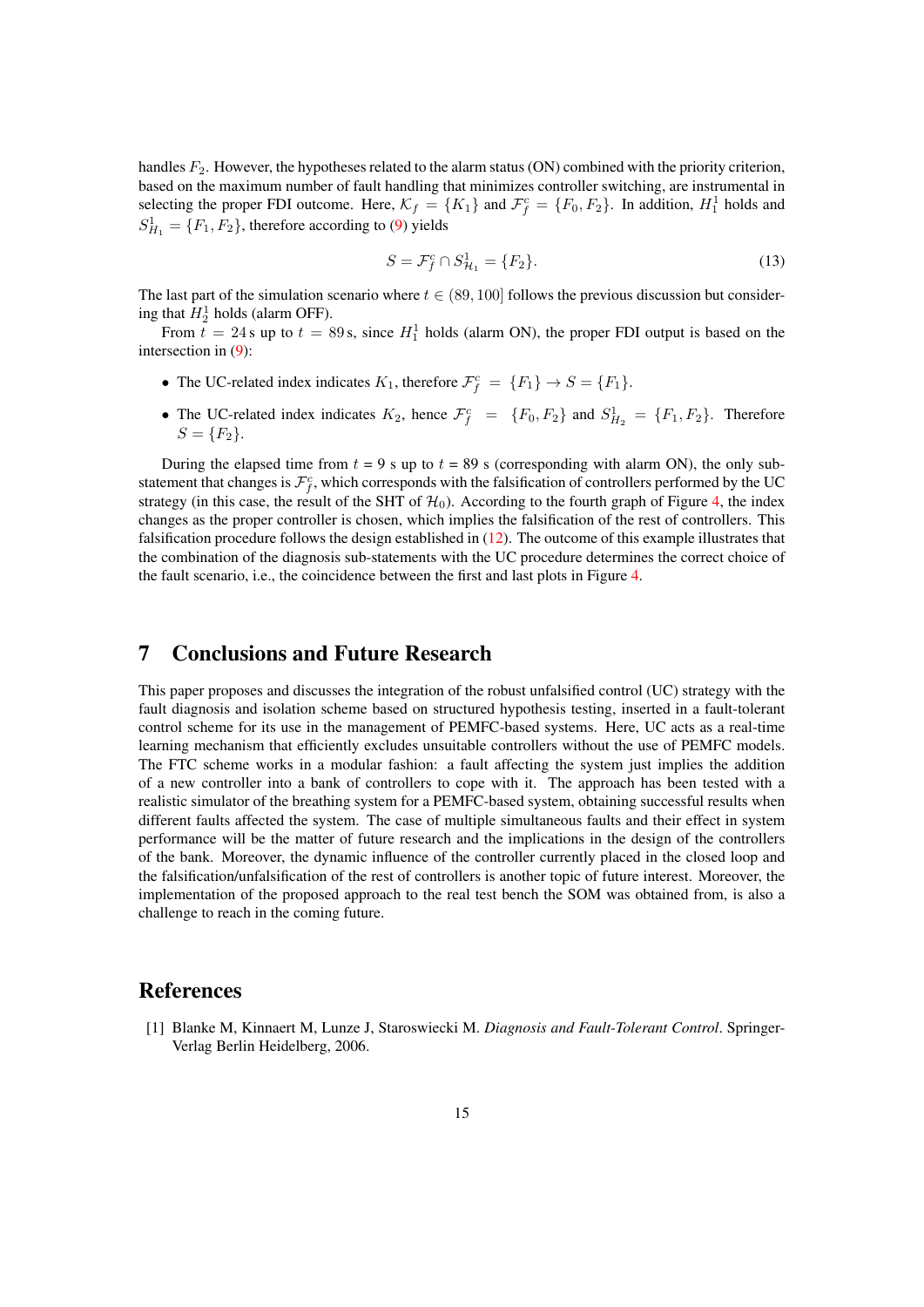- <span id="page-15-0"></span>[2] Rosich A, Sarrate R, Nejjari F. On-line model-based fault detection and isolation for PEM fuel cell stack systems. *Applied Mathematical Modelling* 2014; 38(11-12):2744 – 2757.
- <span id="page-15-1"></span>[3] Lowery N, Vahdati M, Potthast R, Holderbaum W. Classification and fault detection methods for fuel cell monitoring and quality control. *Journal of Fuel Cell Science Technology* 2013; 10(2):1–8.
- <span id="page-15-2"></span>[4] Hernandez A, Hissel D, Outbib R. Modeling and fault diagnosis of a polymer electrolyte fuel cell using electrical equivalent analysis. *IEEE Transactions on Energy Conversion* 2010; 25(1):148–160.
- <span id="page-15-3"></span>[5] Yang W, Lee K, Junker S, Ghezel-Ayagh H. Fuzzy fault diagnosis and accommodation system for hybrid fuel-cell/gas-turbine power plant. *IEEE Transactions on Energy Conversion* 2010;  $25(4):1187 - 1194.$
- <span id="page-15-4"></span>[6] Feroldi D. Fault diagnosis and fault tolerant control of PEM fuel cell systems. *PEM Fuel Cells with Bio-Ethanol Processor Systems*. Springer Verlag, 2012; 185 – 206.
- <span id="page-15-5"></span>[7] Fekriy S, Athans M, Pascoal A. Issues, progress and new results in robust adaptive control. *International Journal of Adaptive Control Signal Processing* 2006; 20:519–579.
- <span id="page-15-6"></span>[8] Baldi S, Battistelli G, Mosca E, Tesi P. Multi-model unfalsified adaptive switching control: Test functionals for stability and performance. *International Journal of Adaptive Control and Signal Processing* 2011; 25(7):593–612.
- <span id="page-15-7"></span>[9] Giovanini L. Robust adaptive control using multiple models, switching and tuning. *IET Control Theory &Applications* 2011; 5(18):2168–2178.
- <span id="page-15-8"></span>[10] Rosa P, Silvestre C. Multiple-model adaptive control using set-valued observers. *International Journal of Robust and Nonlinear Control* 2014; 24(16):2490–2511.
- <span id="page-15-9"></span>[11] Safonov MG, Tsao TC. The unfalsified control concept and learning. *IEEE Transactions On Automatic Control* 1997; 42:843–847.
- <span id="page-15-10"></span>[12] Yamé J, Kinnaert M. A fault accomodation strategy based on closed-loop performance monitoring. *43rd IEEE Conference on Decision and Control*, Atlantis, Paradise Island, Bahamas, 2004; 5242– 5247.
- <span id="page-15-11"></span>[13] Jain T, Yame JJ, Sauter DD. Synergy of canonical control and unfalsified control concept to achieve fault tolerance. *Proceedings of the 18th IFAC World Congress*, Milano (Italy), 2011; 14 832–14 837.
- <span id="page-15-12"></span>[14] Jain T, Yamé J, Sauter D. Model-free reconfiguration mechanism for fault tolerance. *International Journal of Applied Mathematics and Computer Science* 2012; 22(1):125–137.
- <span id="page-15-13"></span>[15] Rosa P, Casau P, Silvestre C, Tabatabaeipour S, Stoustrup J. A set-valued approach to FDI and FTC: Theory and implementation issues. *Proceedings of the 8th IFAC Safeprocess*, Mexico City (Mexico), 2012; 1281–1286.
- <span id="page-15-14"></span>[16] Rosa P, Silvestre C, Athans M. Model falsification using set-valued observers for a class of discretetime dynamic systems: a coprime factorization approach. *International Journal of Robust and Nonlinear Control* 2014; 24(17):2928–2942.
- <span id="page-15-15"></span>[17] Nyberg M. Model based fault diagnosis: Methods, theory, and automotive engine applications. PhD Thesis, Linköpings Universitet June 1999.
- <span id="page-15-16"></span>[18] Ingimundarson A, Sánchez-Peña R. Using the unfalsified control concept to achieve fault tolerance. *IFAC World Congress*, Seoul (Korea), 2008; 1236–1242.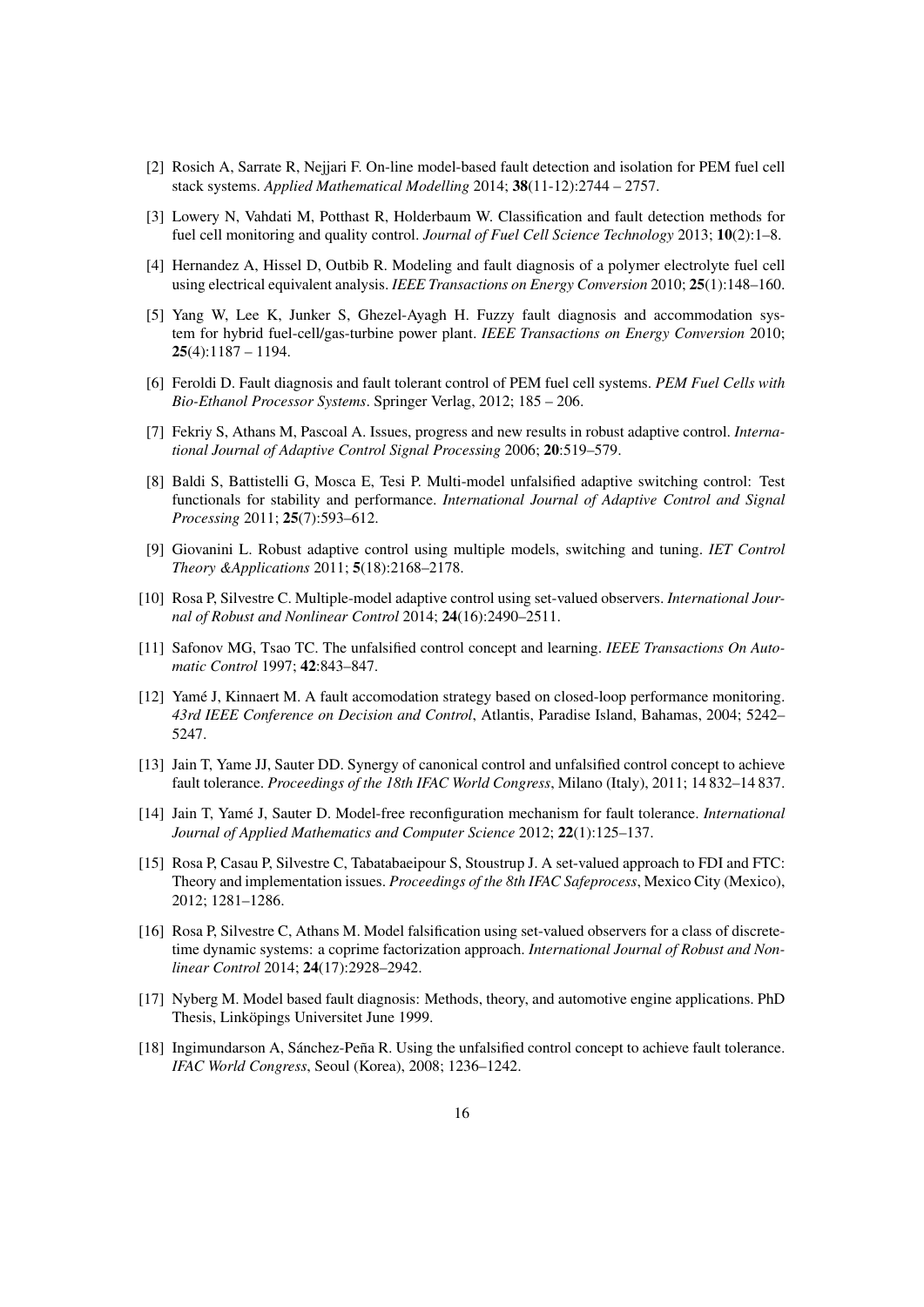- <span id="page-16-0"></span>[19] Bianchi F, Ocampo-Martinez C, Kunusch C, Sánchez-Peña R. Fault-tolerant unfalsified control for PEM fuel cell systems. *IEEE Transactions on Energy Conversion* 2015; 30(1):307–315.
- <span id="page-16-1"></span>[20] Popper KR. *Conjectures and Refutations: The Growth of Scientific Knowledge.* Routhledge: London, 1963.
- <span id="page-16-2"></span>[21] Stefanovic M, Safonov M. *Safe Adaptive Control*. Springer: London, 2011.
- <span id="page-16-3"></span>[22] Gelso E, Castillo S, Armengol J. *Artificial Intelligence Research and Development*, *Frontiers in Artificial Intelligence and Applications*, vol. 184, chap. An interval-based approach for fault isolation and identification in continuous dynamic systems. IOS Press, 2008; 421 – 429.
- <span id="page-16-4"></span>[23] Gertler J. Analytical redundancy methods in fault detection and isolation; survey and synthesis. *Proceedings of the IFAC Fault Detection, Supervision and Safety for Technical Processes*, Baden-Baden (Germany), 1991; 9–21.
- <span id="page-16-5"></span>[24] Hazewinkel M ( (ed.)). *Verification of statistical hypotheses*. Encyclopedia of Mathematics, Springer, 2001.
- <span id="page-16-6"></span>[25] Sánchez-Peña RS, Colmegna P, Bianchi F. Unfalsified control based on the  $\mathcal{H}_{\infty}$  controller parameterisation. *International Journal of Systems Science* 2015; 46(15):2820–2831.
- <span id="page-16-7"></span>[26] Kunusch C, Puleston P, Mayosky M. *Sliding-Mode Control of PEM Fuel Cells*. Springer London Ltd: London, UK, 2012.
- <span id="page-16-8"></span>[27] Kunusch C, Puleston P, Mayosky M, Husar A. Control oriented modelling and experimental validation of a PEMFC generation system. *IEEE Transactions on Energy Conversion.* 2011; 6(3):851–861.
- <span id="page-16-9"></span>[28] Gahinet P, Apkarian P. An LMI approach to H<sup>∞</sup> control. *International Journal of Robust and Nonlinear Control* 1994; 4(8):421–448.

## A Appendix

The state-space matrices for all three controllers used in the example are presented below.

|                                                                                       | $-6.7829$                                                                                               | $-0.0037$         | $0.0001$ $3.9715$ |           | $-220.3413$ | $-59.0786$ | 179.7676 ]  |  |
|---------------------------------------------------------------------------------------|---------------------------------------------------------------------------------------------------------|-------------------|-------------------|-----------|-------------|------------|-------------|--|
|                                                                                       | 0.0050                                                                                                  | $-0.0064$         | $-0.0000$         | $-0.0000$ | 0.0023      | 0.0008     | $-0.0023$   |  |
|                                                                                       | 0.0391                                                                                                  | $-0.0002$         | $-0.0072$         | $-0.0015$ | 0.0155      | 0.0055     | $-0.0167$   |  |
| $A =$                                                                                 | $-4.7632$                                                                                               | $-0.0001$         | $-0.0023$         | $-0.0339$ | $-2.7012$   | $-0.8747$  | 2.6597      |  |
|                                                                                       | 216.2607                                                                                                | $-0.0039$         | $-0.0388$         | 3.7455    | $-27.4785$  | 1.3811     | $-3.9073$   |  |
|                                                                                       | $-96.3049$                                                                                              | $0.0033$ $0.0177$ |                   | $-3.5833$ | 116.4761    | 19.6490    | $-61.0929$  |  |
|                                                                                       | $-330.0259$                                                                                             | 0.0080            | 0.0600            | $-7.2706$ | 123.8101    | 46.4117    | $-137.5476$ |  |
| $B = \begin{bmatrix} -92.7 & 0 & 0 & -1.3 & -1.7 & -1694.7 & -2041.1 \end{bmatrix}^T$ |                                                                                                         |                   |                   |           |             |            |             |  |
|                                                                                       | $C = [-45.8786 \quad 0.0040 \quad -0.0000 \quad -4.2879 \quad 237.4097 \quad 63.6404 \quad -193.6486],$ |                   |                   |           |             |            |             |  |
|                                                                                       | $D = 99.8065.$                                                                                          |                   |                   |           |             |            |             |  |

,

 $K_0$